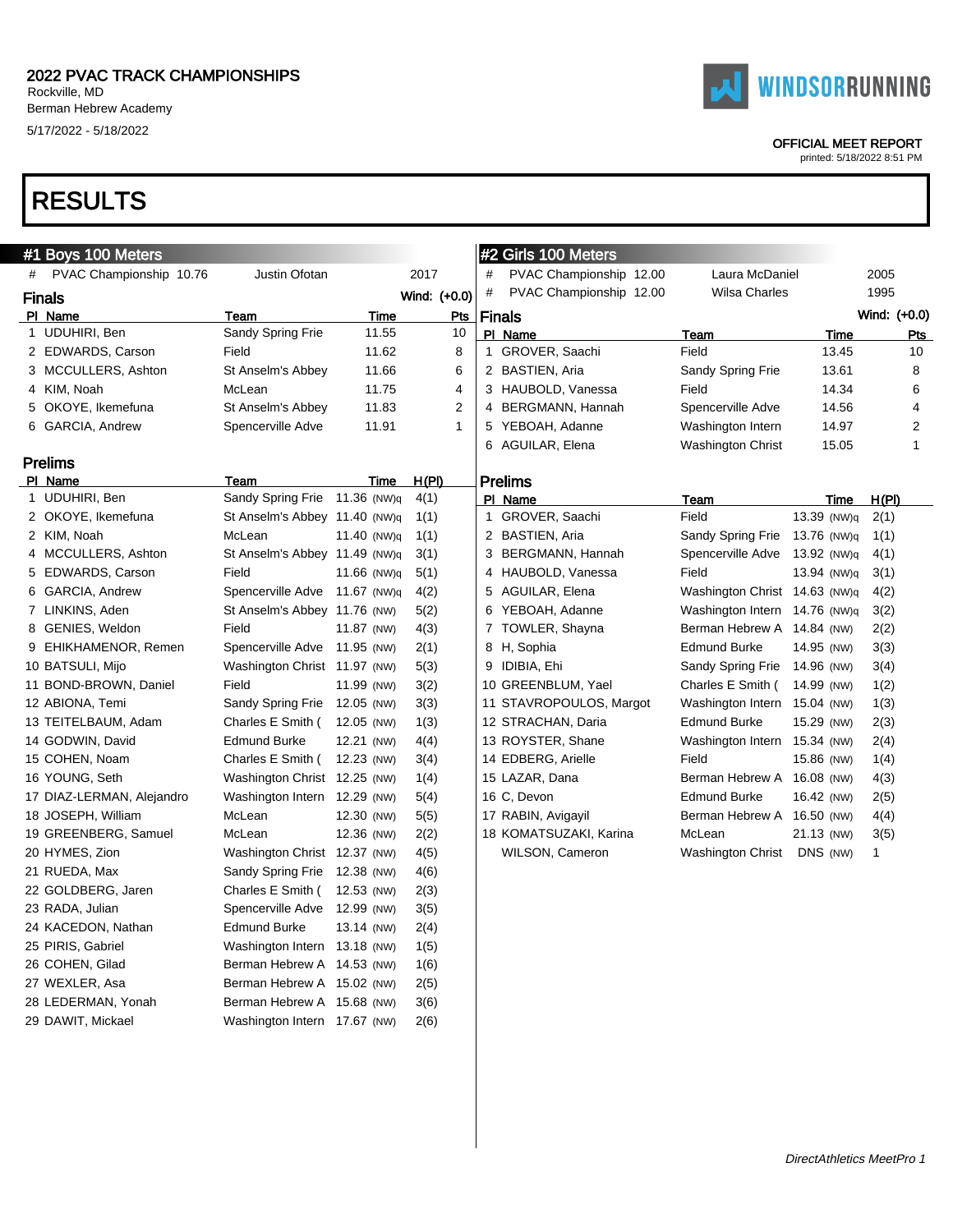

#### OFFICIAL MEET REPORT

printed: 5/18/2022 8:51 PM

| #3 Boys 200 Meters        |                               |             |             |    | #4 Girls 200 Meters     |                               |             |              |    |
|---------------------------|-------------------------------|-------------|-------------|----|-------------------------|-------------------------------|-------------|--------------|----|
| # PVAC Championship 22.30 | Giovanni Flowers              |             | 2007        |    | PVAC Championship 24.80 | Laura McDaniel                |             | 2005         |    |
| <b>Finals</b>             |                               |             |             |    | <b>Finals</b>           |                               |             |              |    |
| PI Name                   | <b>Team</b>                   | Time        | $H(PI)$ Pts |    | PI Name                 | Team                          | Time        | $H(PI)$ Pts  |    |
| 1 EDWARDS, Carson         | Field                         | 23.03 (NW)  | 2(1)        | 10 | 1 GROVER, Saachi        | Field                         | 27.31 (NW)  | 2(1)         | 10 |
| 2 OKOYE, Ikemefuna        | St Anselm's Abbey 23.54 (NW)  |             | 2(2)        | 8  | 2 STEWART, Baara        | Washington Christ 27.94 (NW)  |             | 2(2)         | 8  |
| 3 UDUHIRI, Ben            | Sandy Spring Frie             | 23.59 (NW)  | 2(3)        | 6  | 3 SMITH, Jalynn         | Sandy Spring Frie             | 28.12 (NW)  | 2(3)         | 6  |
| 4 KIM, Noah               | McLean                        | 23.99 (NW)  | 2(4)        | 4  | 4 DUNSTAN, Madison      | Sandy Spring Frie             | 29.03 (NW)  | 1(1)         | 4  |
| 5 NDJIKI-NYA, Max         | St Anselm's Abbey 23.99 (NW)  |             | 1(1)        | 2  | 5 BASTIEN, Aria         | Sandy Spring Frie 29.17 (NW)  |             | 2(4)         | 2  |
| 6 BOND-BROWN, Daniel      | Field                         | 24.02 (NW)  | 1(2)        | 1  | 6 HAUBOLD, Vanessa      | Field                         | 29.81 (NW)  | 1(2)         | 1  |
| 7 LINKINS, Aden           | St Anselm's Abbey 24.13 (NW)  |             | 1(3)        |    | 7 BERGMANN, Hannah      | Spencerville Adve 30.85 (NW)  |             | 1(3)         |    |
| 8 GENIES, Weldon          | Field                         | 24.82 (NW)  | 1(4)        |    | 8 STAVROPOULOS, Margot  | Washington Intern 31.36 (NW)  |             | 1(4)         |    |
|                           |                               |             |             |    |                         |                               |             |              |    |
| <b>Prelims</b>            |                               |             |             |    | <b>Prelims</b>          |                               |             |              |    |
| PI Name                   | Team                          | Time        | H(PI)       |    | PI Name                 | Team                          | Time        | H(PI)        |    |
| 1 OKOYE, Ikemefuna        | St Anselm's Abbey 23.54 (NW)q |             | 7(1)        |    | 1 STEWART, Baara        | Washington Christ 27.47 (NW)q |             | 4(1)         |    |
| 2 EDWARDS, Carson         | Field                         | 23.57 (NW)q | 8(1)        |    | 2 GROVER, Saachi        | Field                         | 27.52 (NW)q | 6(1)         |    |
| 3 UDUHIRI, Ben            | Sandy Spring Frie 23.57 (NW)q |             | 6(1)        |    | 3 BASTIEN, Aria         | Sandy Spring Frie             | 28.80 (NW)q | 3(1)         |    |
| 4 KIM, Noah               | McLean                        | 23.84 (NW)q | 3(1)        |    | 4 SMITH, Jalynn         | Sandy Spring Frie             | 28.83 (NW)q | 5(1)         |    |
| 5 LINKINS, Aden           | St Anselm's Abbey 24.02 (NW)q |             | 2(1)        |    | 5 HAUBOLD, Vanessa      | Field                         | 29.27 (NW)q | 3(2)         |    |
| 6 NDJIKI-NYA, Max         | St Anselm's Abbey 24.21 (NW)q |             | 5(1)        |    | 6 DUNSTAN, Madison      | Sandy Spring Frie             | 29.75 (NW)q | 1(1)         |    |
| 7 BOND-BROWN, Daniel      | Field                         | 24.39 (NW)q | 4(1)        |    | 7 BERGMANN, Hannah      | Spencerville Adve             | 29.99 (NW)q | 2(1)         |    |
| 8 GENIES, Weldon          | Field                         | 24.63 (NW)q | 1(1)        |    | 8 STAVROPOULOS, Margot  | Washington Intern 31.69 (NW)q |             | 4(2)         |    |
| 9 JOSEPH, William         | McLean                        | 24.90 (NW)  | 4(2)        |    | 9 AGUILAR, Elena        | Washington Christ 31.76 (NW)  |             | 1(2)         |    |
| 10 HYMES, Zion            | Washington Christ 25.08 (NW)  |             | 4(3)        |    | 10 H, Sophia            | Edmund Burke                  | 31.92 (NW)  | 3(3)         |    |
| 11 BATSULI, Mijo          | Washington Christ 25.18 (NW)  |             | 1(2)        |    | 11 STRACHAN, Daria      | Edmund Burke                  | 32.36 (NW)  | 1(3)         |    |
| 12 BRYCE, Rivers          | Washington Christ 25.32 (NW)  |             | 2(2)        |    | 12 FRENKEL, Nava        | Berman Hebrew A 32.50 (NW)    |             | 2(2)         |    |
| 13 HARPER, Arlo           | <b>Edmund Burke</b>           | 25.34 (NW)  | 3(2)        |    | 13 ATASSI, Lynn         | Washington Intern 33.49 (NW)  |             | 2(3)         |    |
| 14 RUEDA, Max             | Sandy Spring Frie             | 25.63 (NW)  | 5(2)        |    | 14 GIBSON, Reese        | <b>Edmund Burke</b>           | 33.58 (NW)  | 4(3)         |    |
| 15 MAYER, Chase           | Spencerville Adve             | 25.77 (NW)  | 7(2)        |    | 15 LAZAR, Dana          | Berman Hebrew A 34.36 (NW)    |             | 3(4)         |    |
| 16 GREENBERG, Samuel      | McLean                        | 26.08 (NW)  | 6(2)        |    | 16 BAILEY, Noami        | Spencerville Adve             | 34.82 (NW)  | 2(4)         |    |
| 17 ADULI, Camran          | Washington Intern             | 26.85 (NW)  | 8(2)        |    | 17 CAMPBELL, Ali        | Washington Intern 35.90 (NW)  |             | 5(2)         |    |
| 18 LOKO, David            | Washington Intern             | 26.92 (NW)  | 8(3)        |    | 18 RABIN, Avigayil      | Berman Hebrew A 36.11 (NW)    |             | 6(2)         |    |
| 19 GOLDBERG, Gaby         | Charles E Smith (             | 27.13 (NW)  | 7(3)        |    | 19 GIRON, Alejandra     | Spencerville Adve             | 41.08 (NW)  | 6(3)         |    |
| 20 EVEN, Etai             | Charles E Smith (             | 27.76 (NW)  | 7(4)        |    | 20 KOMATSUZAKI, Karina  | McLean                        | 46.83 (NW)  | 5(3)         |    |
| 21 MCROY, Malachi         | Spencerville Adve             | 28.60 (NW)  | 4(4)        |    | EDBERG, Arielle         | Field                         | DNS (NW)    | $\mathbf{1}$ |    |
| 22 SCHNECK, Nathan        | <b>Edmund Burke</b>           | 29.97 (NW)  | 1(3)        |    |                         |                               |             |              |    |
| 23 CAPELLA, Marcos        | Washington Intern 30.49 (NW)  |             | 1(4)        |    |                         |                               |             |              |    |
| 24 WEITZNER, Max          | Charles E Smith (             | 30.60 (NW)  | 2(3)        |    |                         |                               |             |              |    |
| 25 MARGULIES, Sammy       | Berman Hebrew A 31.01 (NW)    |             | 3(3)        |    |                         |                               |             |              |    |
| 26 COHEN, Gilad           | Berman Hebrew A 31.32 (NW)    |             | 2(4)        |    |                         |                               |             |              |    |
| 27 LEDERMAN, Yonah        | Berman Hebrew A 34.55 (NW)    |             | 3(4)        |    |                         |                               |             |              |    |
| GODWIN, David             | <b>Edmund Burke</b>           | DNS (NW)    | 5           |    |                         |                               |             |              |    |
| PADGETT, Christopher      | Spencerville Adve             | DNS (NW)    | 6           |    |                         |                               |             |              |    |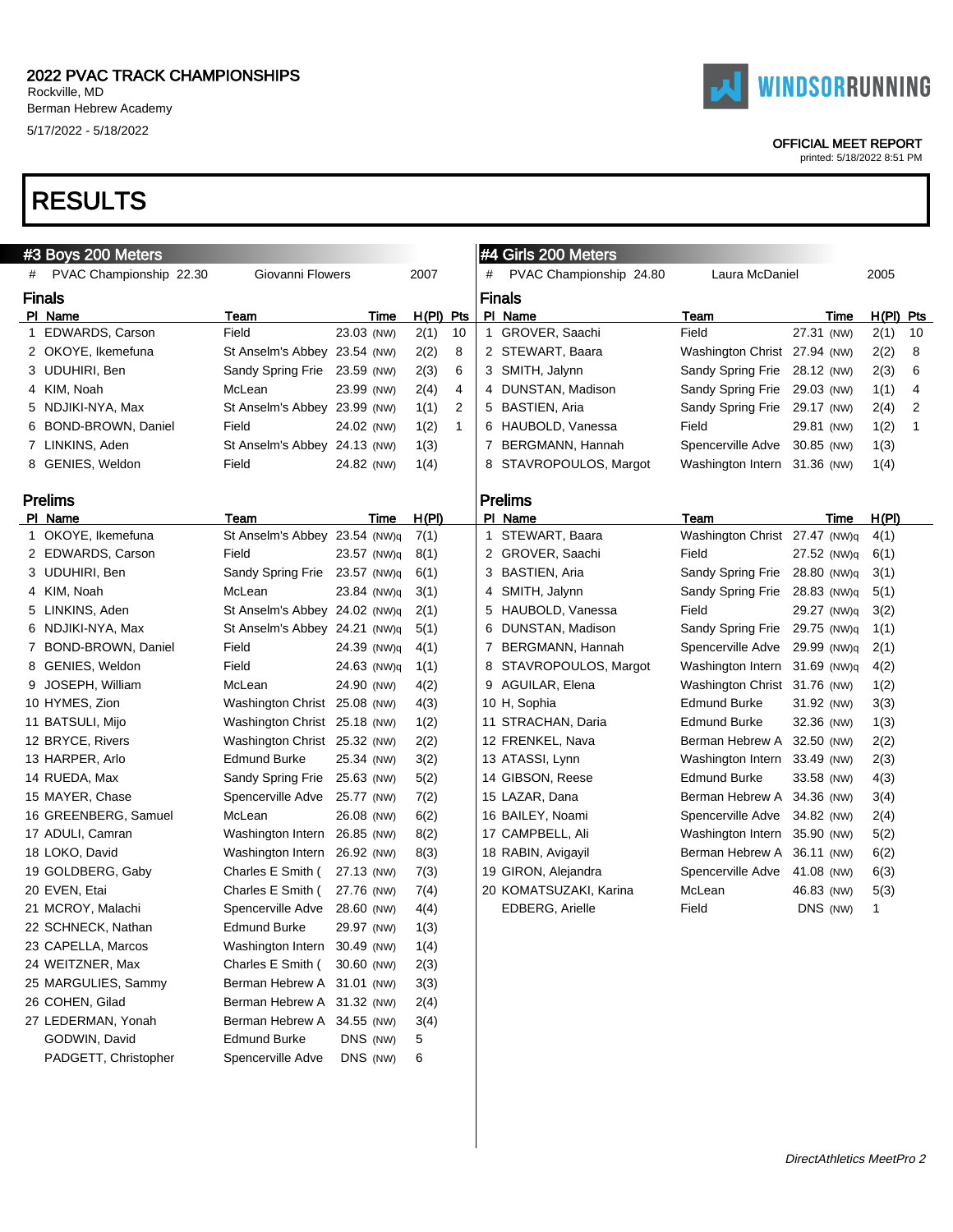# PVAC Championship 50.30 Eric Porter # PVAC Championship 50.30 David Hall

1 CHISOLM, Cyrus Sandy Spring Frie

3 NDJIKI-NYA, Max St Anselm's Abbey

5 TEITELBAUM, Adam Charles E Smith ( 6 BRYCE, Rivers Washington Christ

DUPREE, Kendrick Washington Christ

PI Name Team

2 EDWARDS, Carson Field

4 ARMAGH, Aidan Field

7 CLEVELAND, Charles Field

PI Name Team



#5 Boys 400 Meters

Finals

Prelims

|            |       |     |                      | #6 Girls 400 Meters              |                          |             |             |    |
|------------|-------|-----|----------------------|----------------------------------|--------------------------|-------------|-------------|----|
|            | 2000  |     | #                    | PVAC Championship 57.50          | Jenell McFarland         |             | 2001        |    |
|            | 2004  |     |                      | <b>Finals</b>                    |                          |             |             |    |
|            |       |     |                      | PI Name                          | Team                     | <b>Time</b> | $H(PI)$ Pts |    |
| Time       | H(PI) | Pts | 1.                   | GIBSON, Reese                    | <b>Edmund Burke</b>      | 1:08.03     | 2(1)        | 10 |
| 52.29      | 2(1)  | 10  | $\mathbf{2}^{\circ}$ | JACKSON, Nani                    | Sandy Spring Frie        | 1:08.44     | 1(1)        | 8  |
| 52.68      | 1(1)  | 8   |                      | 3 HAUBOLD, Vanessa               | Field                    | 1:08.64     | 2(2)        | 6  |
| 52.83      | 2(2)  | 6   | 4                    | HAWKINS, Eleanor                 | Washington Intern        | 1:08.69     | 2(3)        | 4  |
| 53.37      | 2(3)  | 4   | 5                    | <b>BEATTY, Arella</b>            | <b>Washington Christ</b> | 1:11.04     | 2(4)        | 2  |
| 53.92      | 1(2)  | 2   | 6                    | MURPHY, Elle                     | Washington Intern        | 1:11.98     | 1(2)        | 1  |
| 55.16      | 1(3)  | 1   |                      | COSTELLO-WIGINTON, Lillian Field |                          | 1:15.16     | 1(3)        |    |
| 55.18      | 1(4)  |     | 8                    | TOWLER, Shayna                   | Berman Hebrew A          | 1:15.83     | 1(4)        |    |
| <b>DNS</b> | 2     |     |                      |                                  |                          |             |             |    |
|            |       |     |                      | <b>Prelims</b>                   |                          |             |             |    |
|            |       |     |                      | PI Name                          | Team                     | <b>Time</b> | H(PI)       |    |
| Time       | H(PI) |     | 1                    | GIBSON, Reese                    | <b>Edmund Burke</b>      | 1:07.32q    | 3(1)        |    |
| ## 50.13q  | 7(1)  |     | 2                    | <b>HAWKINS, Eleanor</b>          | Washington Intern        | 1:09.97q    | 2(1)        |    |
| 53.50q     | 6(1)  |     | 3                    | <b>BEATTY, Arella</b>            | <b>Washington Christ</b> | 1:11.06q    | 3(2)        |    |
| 53.54g     | 4(1)  |     | 4                    | HAUBOLD, Vanessa                 | Field                    | 1:11.11q    | 5(1)        |    |
| 53.69q     | 3(1)  |     | 5                    | JACKSON, Nani                    | Sandy Spring Frie        | 1:12.13q    | 4(1)        |    |
| 54.49g     | 2(1)  |     | 6                    | MURPHY, Elle                     | Washington Intern        | 1:13.45q    | 4(2)        |    |
| 54.56g     | 5(1)  |     | 7                    | COSTELLO-WIGINTON, Lillian Field |                          | 1:15.14q    | 3(3)        |    |
| 55.08g     | 1(1)  |     | 8                    | TOWLER, Shayna                   | Berman Hebrew A          | 1:19.29q    | 1(1)        |    |
| 55.74g     | 1(2)  |     | 9                    | PETNJI, Jordan                   | <b>Washington Christ</b> | 1:20.12     | 1(2)        |    |
| 56.09      | 2(2)  |     |                      | 10 STEPHENS, Grace               | Sandy Spring Frie        | 1:20.46     | 2(2)        |    |

| 1 DUPREE, Kendrick                         | Washington Christ   | ## 50.13 <sub>9</sub> | 7(1) |  |
|--------------------------------------------|---------------------|-----------------------|------|--|
| 2 CHISOLM, Cyrus                           | Sandy Spring Frie   | 53.50q                | 6(1) |  |
| 3 NDJIKI-NYA, Max                          | St Anselm's Abbey   | 53.54 <sub>g</sub>    | 4(1) |  |
| 4 ARMAGH, Aidan                            | Field               | 53.69 <sub>a</sub>    | 3(1) |  |
| 5 TEITELBAUM, Adam                         | Charles E Smith (   | 54.49 <sub>g</sub>    | 2(1) |  |
| 6 EDWARDS, Carson                          | Field               | 54.56g                | 5(1) |  |
| 7 CLEVELAND, Charles                       | Field               | 55.08 <sub>g</sub>    | 1(1) |  |
| 8 BRYCE, Rivers                            | Washington Christ   | 55.74 <sub>q</sub>    | 1(2) |  |
| 9 LEETH, Rufus                             | Washington Intern   | 56.09                 | 2(2) |  |
| 10 DEVERINES, Juan                         | Washington Intern   | 56.42                 | 4(2) |  |
| 11 HAGANS, Cameron                         | McLean              | 57.33                 | 2(3) |  |
| 12 WRIGHT, Michael                         | St Anselm's Abbey   | 57.94                 | 6(2) |  |
| 13 TONHA, Percival                         | St Anselm's Abbey   | 59.22                 | 7(2) |  |
| 14 YOUNG, Seth                             | Washington Christ   | 1:01.26               | 5(2) |  |
| 15 MELE, Vincent                           | Sandy Spring Frie   | 1:01.88               | 7(3) |  |
| 16 MCROY, Malachi                          | Spencerville Adve   | 1:03.43               | 4(3) |  |
| 17 BENTLEY, Frederick                      | <b>Edmund Burke</b> | 1:04.45               | 6(3) |  |
| 18 CAPELLA, Antonio                        | Washington Intern   | 1:04.99               | 6(4) |  |
| 19 ROSEN, Geoffrey                         | Charles E Smith (   | 1:07.18               | 3(2) |  |
| 20 COHEN, Gilad                            | Berman Hebrew A     | 1:13.59               | 1(3) |  |
| 21 ISRAEL, Oren                            | Charles E Smith (   | 1:14.13               | 2(4) |  |
| 22 LEDERMAN, Yonah                         | Berman Hebrew A     | 1:17.06               | 1(4) |  |
| <b>GREENBERG, Levi</b>                     | Berman Hebrew A     | <b>DNS</b>            | 3    |  |
| MASON-HERNANDEZ, Sebasti Sandy Spring Frie |                     | <b>DNS</b>            | 3    |  |
| CARVALHO, Harrison                         | Spencerville Adve   | <b>DNS</b>            | 4    |  |
| SCHWINDT, Luke                             | McLean              | <b>DNS</b>            | 5    |  |
| GODWIN, David                              | <b>Edmund Burke</b> | <b>DNS</b>            | 5    |  |

|   | 2 HAWKINS, Eleanor               | Washington Intern        | 1:09.97q | 2(1) |
|---|----------------------------------|--------------------------|----------|------|
|   | 3 BEATTY, Arella                 | <b>Washington Christ</b> | 1:11.06q | 3(2) |
|   | 4 HAUBOLD, Vanessa               | Field                    | 1:11.11q | 5(1) |
|   | 5 JACKSON, Nani                  | Sandy Spring Frie        | 1:12.13q | 4(1) |
| 6 | MURPHY, Elle                     | Washington Intern        | 1:13.45q | 4(2) |
| 7 | COSTELLO-WIGINTON, Lillian Field |                          | 1:15.14q | 3(3) |
|   | 8 TOWLER, Shayna                 | Berman Hebrew A          | 1:19.29q | 1(1) |
|   | 9 PETNJI, Jordan                 | <b>Washington Christ</b> | 1:20.12  | 1(2) |
|   | 10 STEPHENS, Grace               | Sandy Spring Frie        | 1:20.46  | 2(2) |
|   | 11 YOKOI, Hana                   | Edmund Burke             | 1:20.85  | 5(2) |
|   | 12 CAMPBELL, Ali                 | Washington Intern        | 1:21.25  | 5(3) |
|   | 13 MARGULIES, Dalia              | Berman Hebrew A          | 1:22.24  | 3(4) |
|   | 14 ZUCKERMAN, Abby               | Charles E Smith (        | 1:25.76  | 2(3) |
|   | STEPHENS, Elana                  | Sandy Spring Frie        | DQ       | 2    |
|   | KOMATSUZAKI, Karina              | McLean                   | DNS      | 1    |

O'BRIEN, Kelly McLean DNS 1 KANOVSKY, Atara Berman Hebrew A DNS 4



# OFFICIAL MEET REPORT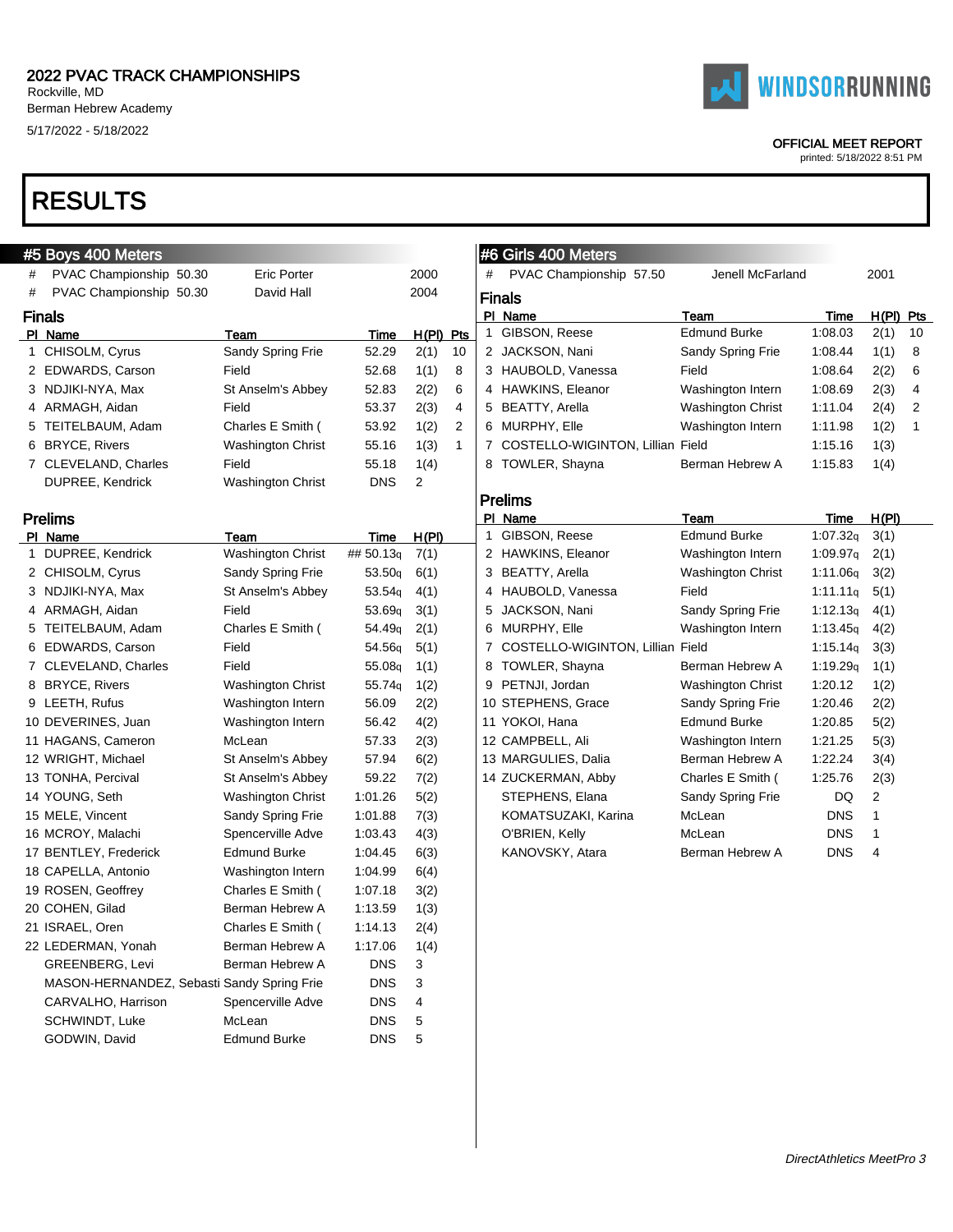



#### OFFICIAL MEET REPORT

|   | #7 Boys 800 Meters        |                          |            | #8 Girls 800 Meters |              |   |                           |                          |            |             |    |
|---|---------------------------|--------------------------|------------|---------------------|--------------|---|---------------------------|--------------------------|------------|-------------|----|
| # | PVAC Championship 1:58.00 | Sheppard                 |            | 1983                |              | # | PVAC Championship 2:24.00 | <b>Meredith McEntee</b>  |            | 2005        |    |
|   | PI Name                   | Team                     | Time       | $H(PI)$ Pts         |              |   | PI Name                   | <b>Team</b>              | Time       | $H(PI)$ Pts |    |
|   | 1 DUPREE, Kendrick        | <b>Washington Christ</b> | #1:57.19   | 3(1)                | 10           |   | 1 STEWART, Baara          | Washington Christ        | #2:21.61   | 2(1)        | 10 |
|   | 2 JONES, Noah             | Sandy Spring Frie        | 2:06.57    | 3(2)                | 8            |   | 2 CARR, Hannah            | <b>Washington Christ</b> | 2:27.89    | 2(2)        | 8  |
|   | 3 PAXTON, Connell         | St Anselm's Abbey        | 2:11.24    | 3(3)                | 6            |   | 3 SHEINTAL, Ella          | Charles E Smith (        | 2:41.00    | 2(3)        | 6  |
|   | 4 GABRIEL, Chaim          | Berman Hebrew A          | 2:16.06    | 3(4)                | 4            |   | 4 JACKSON, Nani           | Sandy Spring Frie        | 2:46.55    | 2(4)        | 4  |
|   | 5 SULLIVAN, Eoin          | <b>Edmund Burke</b>      | 2:16.42    | 3(5)                | 2            |   | 5 SHARP, Eve              | Charles E Smith (        | 2:47.21    | 2(5)        | 2  |
|   | 6 GREINER, Seamus         | St Anselm's Abbey        | 2:17.02    | 3(6)                | $\mathbf{1}$ |   | 6 TIREN, Emma             | <b>Washington Christ</b> | 2:47.52    | 2(6)        | 1  |
|   | 7 CARR, Nate              | Field                    | 2:17.71    | 3(7)                |              |   | 7 GOLDSTEIN, Lillian      | Field                    | 2:47.88    | 2(7)        |    |
|   | 8 PAN, Zachary            | Washington Intern        | 2:20.10    | 2(1)                |              |   | 8 ELLER, Siri             | Sandy Spring Frie        | 2:56.58    | 1(1)        |    |
|   | 9 SAFRA, Ethan            | Charles E Smith (        | 2:21.92    | 2(2)                |              |   | 9 BERGMANN, Hannah        | Spencerville Adve        | 2:59.48    | 1(2)        |    |
|   | 10 SCHWARTZ, Max          | Charles E Smith (        | 2:21.95    | 2(3)                |              |   | 10 STEPHENS, Elana        | Sandy Spring Frie        | 2:59.53    | 1(3)        |    |
|   | 11 HICKS, Walter          | St Anselm's Abbey        | 2:22.43    | 2(4)                |              |   | 11 MAY, Hannah            | Charles E Smith (        | 3:01.67    | 1(4)        |    |
|   | 12 CLEVELAND, Charles     | Field                    | 2:22.91    | 3(8)                |              |   | 12 HOCHBERG, Shira        | Berman Hebrew A          | 3:10.17    | 1(5)        |    |
|   | 13 BRADFORD, Taye         | Sandy Spring Frie        | 2:24.55    | 3(9)                |              |   | 13 HOLLANDER, Brooke      | Berman Hebrew A          | 3:19.39    | 1(6)        |    |
|   | 14 HENRIQUEZ, Nathan      | Spencerville Adve        | 2:25.48    | 2(5)                |              |   | DIAMOND, Amalia           | Berman Hebrew A          | <b>DNF</b> | 2           |    |
|   | 15 LEVEY, Mateo           | Washington Intern        | 2:27.03    | 2(6)                |              |   | KOILPILLAI, Claire        | Spencerville Adve        | <b>DNS</b> | 1           |    |
|   | 16 CHRISFIELD, Calvin     | Sandy Spring Frie        | 2:29.50    | 2(7)                |              |   | FENNELL, Lauren           | Spencerville Adve        | <b>DNS</b> | -1          |    |
|   | 17 MILLS, Carter          | Field                    | 2:33.16    | 3(10)               |              |   |                           |                          |            |             |    |
|   | 18 WEISS, Jamin           | Charles E Smith (        | 2:34.17    | 2(8)                |              |   |                           |                          |            |             |    |
|   | 19 MIRANDA, Samuel        | Spencerville Adve        | 2:35.81    | 2(9)                |              |   |                           |                          |            |             |    |
|   | 20 SINGLETON, Ian         | <b>Edmund Burke</b>      | 2:36.03    | 1(1)                |              |   |                           |                          |            |             |    |
|   | 21 STRAW, Jacob           | Spencerville Adve        | 2:37.51    | 2(10)               |              |   |                           |                          |            |             |    |
|   | 22 JEZIOR, Jack           | <b>Edmund Burke</b>      | 2:37.59    | 1(2)                |              |   |                           |                          |            |             |    |
|   | 23 AEMRO SELASSIE, Lucas  | Washington Intern        | 2:40.97    | 1(3)                |              |   |                           |                          |            |             |    |
|   | 24 CAMPION, William       | McLean                   | 2:46.34    | 1(4)                |              |   |                           |                          |            |             |    |
|   | 25 KUGLER, Akiva          | Berman Hebrew A          | 2:50.93    | 1(5)                |              |   |                           |                          |            |             |    |
|   | 26 WEXLER, Asa            | Berman Hebrew A          | 2:59.02    | 1(6)                |              |   |                           |                          |            |             |    |
|   | 27 KEYHAIAN, John         | <b>Washington Christ</b> | 3:04.38    | 1(7)                |              |   |                           |                          |            |             |    |
|   | SCHWINDT, Luke            | McLean                   | <b>DNS</b> | 1                   |              |   |                           |                          |            |             |    |
|   | WILGENBURG, Wil           | <b>Washington Christ</b> | <b>DNS</b> | 1                   |              |   |                           |                          |            |             |    |
|   |                           |                          |            |                     |              |   |                           |                          |            |             |    |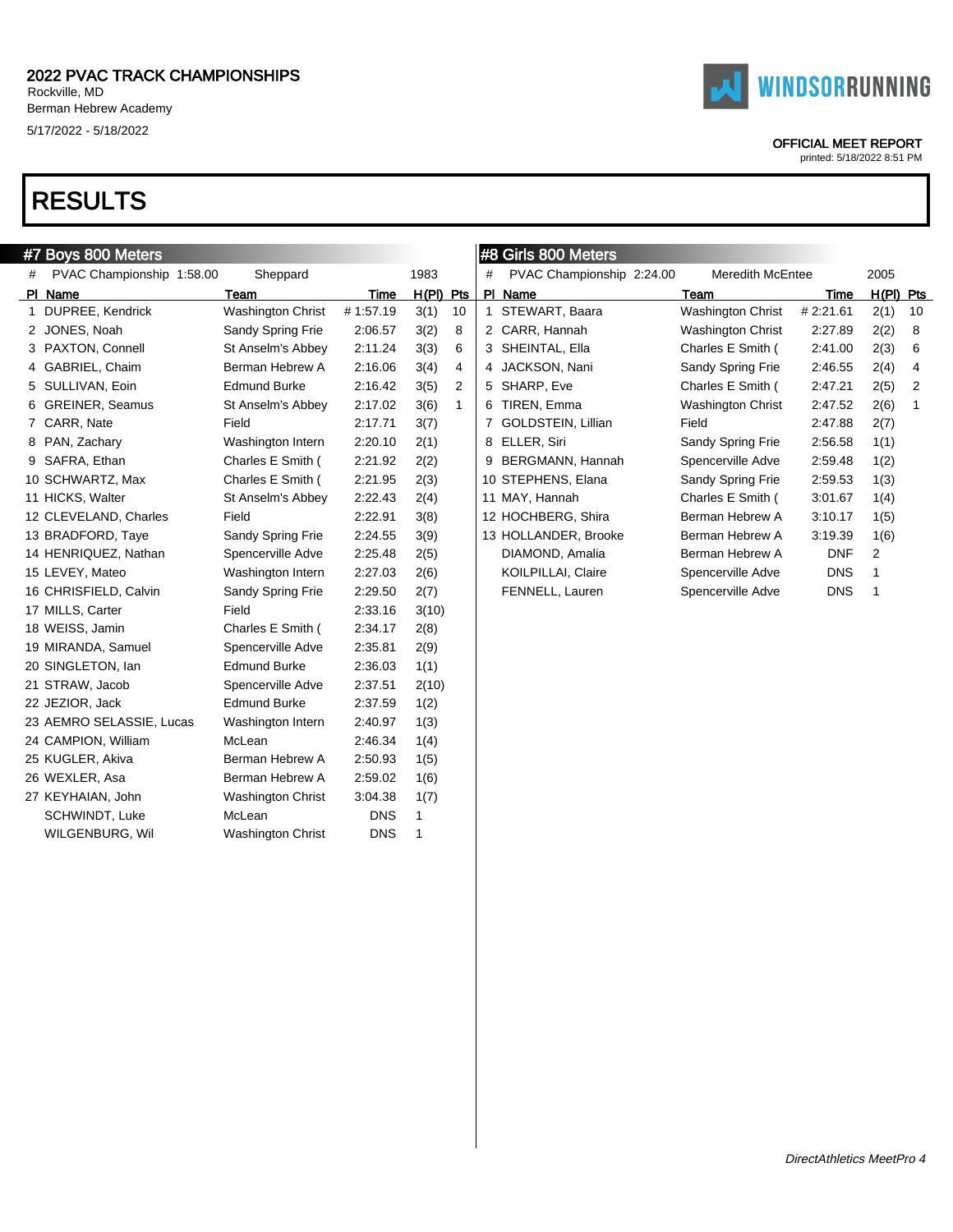

### OFFICIAL MEET REPORT

printed: 5/18/2022 8:51 PM

|   | #9 Boys 1600 Meters       |                          |            |             |    | ∥#10 Girls 1600 Meters |                           |                          |             |      |
|---|---------------------------|--------------------------|------------|-------------|----|------------------------|---------------------------|--------------------------|-------------|------|
| # | PVAC Championship 4:36.55 | Ollie St. John           |            | 2008        |    | #                      | PVAC Championship 5:20.10 | <b>Meredith McEntee</b>  |             | 2005 |
|   | PI Name                   | Team                     | Time       | $H(PI)$ Pts |    |                        | PI Name                   | Team                     | <b>Time</b> | Pts  |
|   | 1 DUPREE, Kendrick        | <b>Washington Christ</b> | #4:32.50   | 2(1)        | 10 |                        | 1 CARR, Hannah            | Washington Christ        | 5:39.20     | 10   |
|   | 2 SZUBIN, Nathan          | Charles E Smith (        | 4.44.38    | 2(2)        | 8  |                        | 2 DIAMOND, Amalia         | Berman Hebrew A          | 6:01.39     | 8    |
|   | 3 JONES, Noah             | Sandy Spring Frie        | 4:49.17    | 2(3)        | 6  |                        | 3 GOLDSTEIN, Lillian      | Field                    | 6:10.35     | 6    |
|   | 4 FERBER, Oliver          | Charles E Smith (        | 4:52.41    | 2(4)        | 4  |                        | 4 TIREN, Emma             | <b>Washington Christ</b> | 6:11.02     | 4    |
|   | 5 SULLIVAN, Eoin          | <b>Edmund Burke</b>      | 4:52.63    | 2(5)        | 2  |                        | 5 JUZENAS, Norah          | Sandy Spring Frie        | 6:27.10     | 2    |
|   | 6 WELCH, Ronan            | St Anselm's Abbey        | 4:59.99    | 2(6)        | 1  |                        | 6 WILKINSON, Jade         | Sandy Spring Frie        | 6:33.76     | 1    |
|   | 7 WIDMAN, Nathan          | St Anselm's Abbey        | 5:00.99    | 2(7)        |    |                        | 7 KATZ, Rena              | Charles E Smith (        | 6:37.80     |      |
|   | 8 PAN, Zachary            | Washington Intern        | 5:02.50    | 2(8)        |    |                        | 8 FENNELL, Lauren         | Spencerville Adve        | 6:39.37     |      |
|   | 9 HICKS, Arthur           | St Anselm's Abbey        | 5:05.59    | 2(9)        |    |                        | 9 MAY, Hannah             | Charles E Smith (        | 6:39.70     |      |
|   | 10 DEVERINES, Juan        | Washington Intern        | 5:12.67    | 2(10)       |    |                        | 10 HOLLANDER, Brooke      | Berman Hebrew A          | 7:31.65     |      |
|   | 11 GABRIEL, Chaim         | Berman Hebrew A          | 5.15.73    | 1(1)        |    |                        | BERKOWITZ, Esther         | Berman Hebrew A          | <b>DNS</b>  |      |
|   | 12 LEVEY, Mateo           | Washington Intern        | 5:16.98    | 2(11)       |    |                        |                           |                          |             |      |
|   | 13 LUCAS, Evan            | Field                    | 5:17.22    | 2(12)       |    |                        |                           |                          |             |      |
|   | 14 BRADFORD, Taye         | Sandy Spring Frie        | 5:19.34    | 1(2)        |    |                        |                           |                          |             |      |
|   | 15 STRAW, Jacob           | Spencerville Adve        | 5:22.96    | 1(3)        |    |                        |                           |                          |             |      |
|   | 16 HELMAN, Adam           | Charles E Smith (        | 5:23.05    | 2(13)       |    |                        |                           |                          |             |      |
|   | 17 MILLS, Carter          | Field                    | 5:23.12    | 1(4)        |    |                        |                           |                          |             |      |
|   | 18 OPPENHEIMER, Adam      | <b>Edmund Burke</b>      | 5:24.06    | 1(5)        |    |                        |                           |                          |             |      |
|   | 19 GREYER, Zach           | Field                    | 5:25.58    | 2(14)       |    |                        |                           |                          |             |      |
|   | 20 JEZIOR, Jack           | <b>Edmund Burke</b>      | 5:25.59    | 1(6)        |    |                        |                           |                          |             |      |
|   | 21 GREEN, Dani            | Berman Hebrew A          | 5:25.68    | 1(7)        |    |                        |                           |                          |             |      |
|   | 22 MIRANDA, Samuel        | Spencerville Adve        | 5.44.65    | 1(8)        |    |                        |                           |                          |             |      |
|   | 23 KUGLER, Akiva          | Berman Hebrew A          | 6:00.35    | 1(9)        |    |                        |                           |                          |             |      |
|   | 24 ROSE, Dylan            | Sandy Spring Frie        | 6:12.11    | 1(10)       |    |                        |                           |                          |             |      |
|   | 25 KEYHAIAN, John         | <b>Washington Christ</b> | 6:29.57    | 1(11)       |    |                        |                           |                          |             |      |
|   | 26 MALLORY, Jacob         | McLean                   | 6:30.10    | 1(12)       |    |                        |                           |                          |             |      |
|   | WILGENBURG, Wil           | <b>Washington Christ</b> | <b>DNS</b> | 1           |    |                        |                           |                          |             |      |
|   | SCHWINDT, Luke            | McLean                   | <b>DNS</b> | 1           |    |                        |                           |                          |             |      |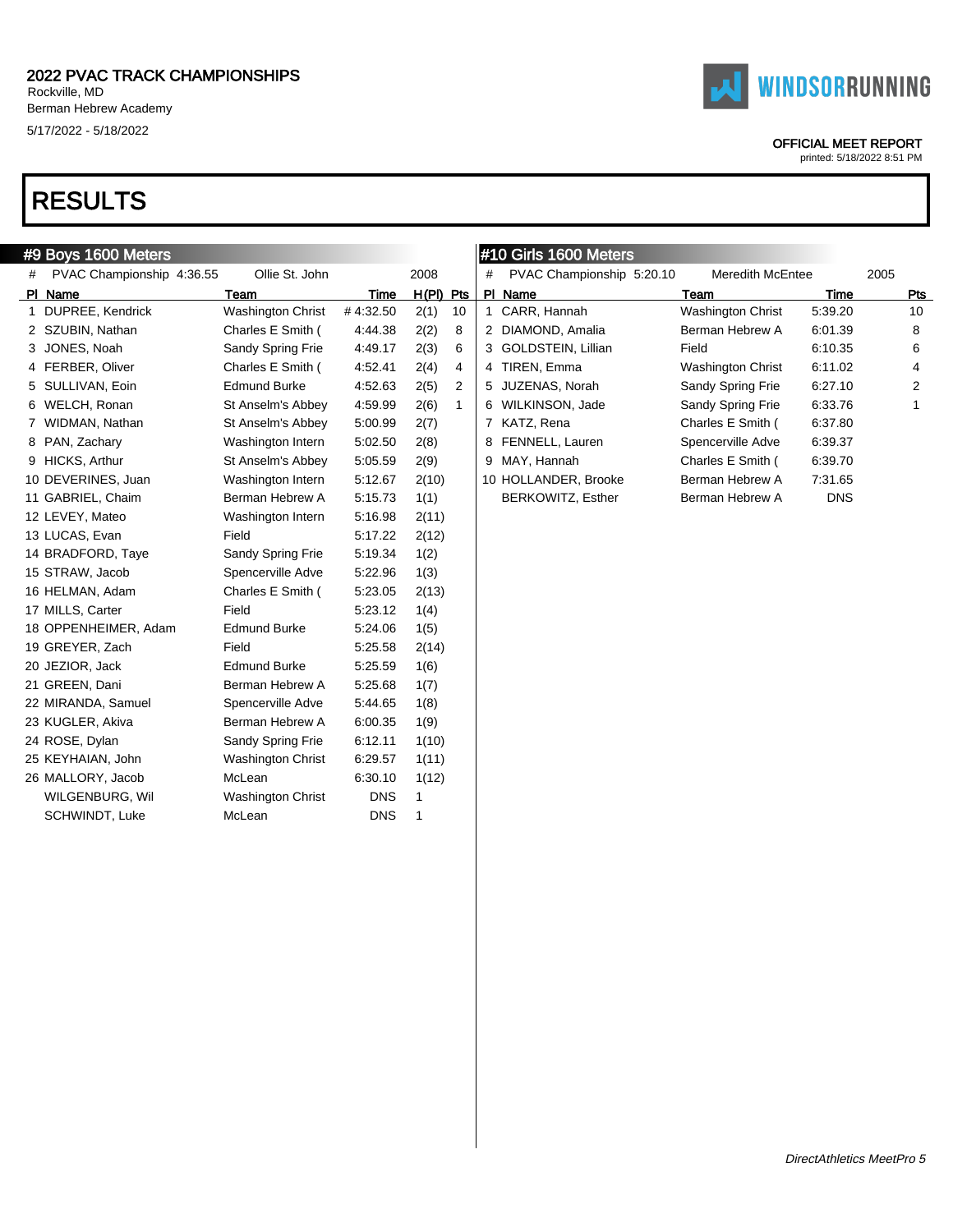

# #11 Boys 3200 Meters

| #11 Boys 3200 Meters        |                          |            |      |   | $\parallel$ #12 Girls 3200 Meters |                          |          |      |
|-----------------------------|--------------------------|------------|------|---|-----------------------------------|--------------------------|----------|------|
| # PVAC Championship 9:58.00 | John Gerdes              |            | 2007 | # | PVAC Championship 11:11.43        | Sami King                |          | 2015 |
| PI Name                     | Team                     | Time       | Pts  |   | PI Name                           | Team                     | Time     | Pts  |
| 1 SZUBIN, Nathan            | Charles E Smith (        | 10:52.04   | 10   |   | TIREN, Emma                       | <b>Washington Christ</b> | 13:55.90 | 10   |
| 2 FERBER, Oliver            | Charles E Smith (        | 11:04.17   | 8    |   | 2 WILKINSON, Jade                 | Sandy Spring Frie        | 14:04.20 | 8    |
| 3 HICKS, Arthur             | St Anselm's Abbey        | 11:22.78   | 6    |   | 3 GOLDSTEIN, Lillian              | Field                    | 14:20.02 | 6    |
| 4 PAN, Zachary              | Washington Intern        | 11:38.15   | 4    |   | 4 DIAMOND, Amalia                 | Berman Hebrew A          | 14:42.07 | 4    |
| 5 TISCHLER, Dash            | St Anselm's Abbey        | 11:42.90   | 2    |   | 5 ELLER, Siri                     | Sandy Spring Frie        | 15:23.22 | 2    |
| 6 LEVEY, Mateo              | Washington Intern        | 11:54.79   | -1   |   | 6 BERKOWITZ, Esther               | Berman Hebrew A          | 16:32.49 |      |
| 7 STRAW, Jacob              | Spencerville Adve        | 12:31.29   |      |   | PETNJI, Jordan                    | Washington Christ        | 17:12.01 |      |
| 8 SINGLETON, Ian            | <b>Edmund Burke</b>      | 12:34.27   |      |   | 8 LEVIN, Molly                    | Berman Hebrew A          | 20:03.25 |      |
| 9 FRANKLIN, Owen            | <b>Edmund Burke</b>      | 12:53.05   |      |   |                                   |                          |          |      |
| 10 MILLS, Carter            | Field                    | 13:03.17   |      |   |                                   |                          |          |      |
| 11 EMMANUEL, Akhil          | St Anselm's Abbey        | 13:23.94   |      |   |                                   |                          |          |      |
| 12 GOODGLICK, Josh          | Field                    | 13:26.28   |      |   |                                   |                          |          |      |
| 13 GREYER, Zach             | Field                    | 13:27.78   |      |   |                                   |                          |          |      |
| 14 KUGLER, Akiva            | Berman Hebrew A          | 13:55.63   |      |   |                                   |                          |          |      |
| 15 WEXLER, Asa              | Berman Hebrew A          | 14:57.88   |      |   |                                   |                          |          |      |
| 16 OPPENHEIMER, Adam        | <b>Edmund Burke</b>      | 15:19.10   |      |   |                                   |                          |          |      |
| 17 SHANER, Joey             | <b>Washington Christ</b> | 15:59.26   |      |   |                                   |                          |          |      |
| 18 KEYHAIAN, John           | <b>Washington Christ</b> | 16:23.19   |      |   |                                   |                          |          |      |
| DEVERINES, Juan             | Washington Intern        | <b>DNF</b> |      |   |                                   |                          |          |      |
|                             |                          |            |      |   |                                   |                          |          |      |



### OFFICIAL MEET REPORT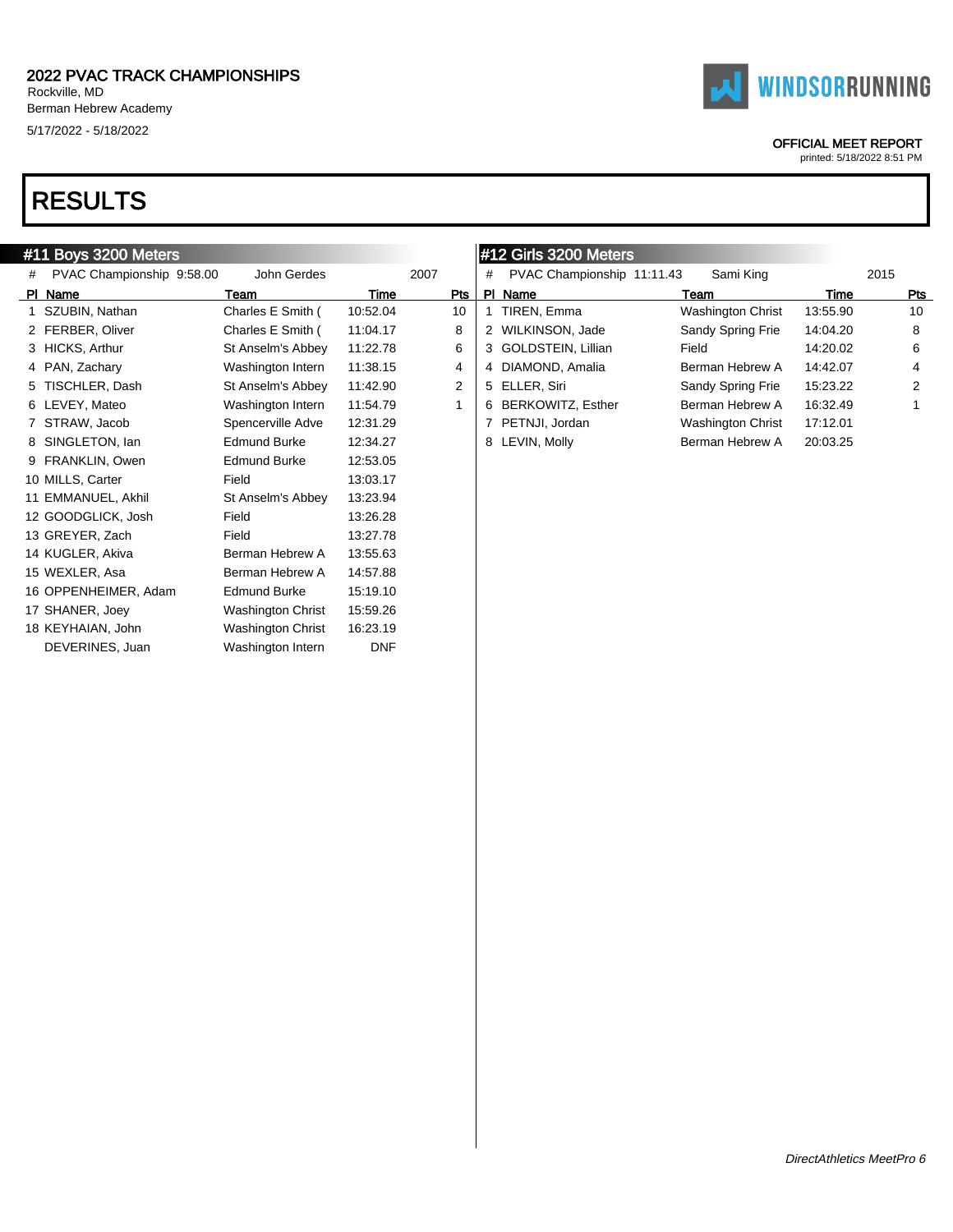# RESULTS

#### #13 Girls 100m Hurdles # PVAC Championship 15.57 Jordan DeLoach 2009 PI Name Team Team Team Time H(PI) Pts 1 HOLST, Tyra Washington Intern 17.96 (NW) 3(1) 10 2 SMITH, Jalynn Sandy Spring Frie 18.40 (NW) 3(2) 8 3 GREENBLUM, Yael Charles E Smith ( 21.10 (NW) 3(3) 6 4 HOCHBERG, Shira Berman Hebrew A 21.41 (NW) 3(4) 4 5 FALK, Meira **Berman Hebrew A 22.04 (NW)** 2(1) 2 6 YOKOI, Hana Edmund Burke 22.19 (NW) 1(1) 1 7 BAKKER, Juliette Washington Intern 22.36 (NW) 1(2) 8 DE METZ, Leah Berman Hebrew A 23.01 (NW) 2(2) 9 MURPHY, Elle Washington Intern 24.23 (NW) 2(3) PETERSON, Kendall Sandy Spring Frie DNS (NW) 1 #14 Boys 110m Hurdles # PVAC Championship 15.20 Brandon Balthrop 2004 PI Name Team Team Team Time H(PI) Pts 1 CHISOLM, Cyrus Sandy Spring Frie 16.51 (NW) 4(1) 10 2 EHIKHAMENOR, Remen Spencerville Adve 18.86 (NW) 4(2) 8 3 AKELE, Amanuel Edmund Burke 19.17 (NW) 2(1) 6 4 FASALOJO, Joshua Sandy Spring Frie 19.22 (NW) 4(3) 4 5 YOUNG, Mutsa Washington Christ 19.37 (NW) 2(2) 2 6 COHEN, Noam Charles E Smith ( 19.56 (NW) 3(1) 1 7 ANDERSON, Keaton Field 20.08 (NW) 3(2) 8 LEETH, Rufus Washington Intern 20.15 (NW) 3(3) 9 BERMAN, Noam Berman Hebrew A 20.23 (NW) 4(4) 10 ARMAGH, Aidan Field 21.53 (NW) 3(4) 11 POTOK, Adiel Berman Hebrew A 21.66 (NW) 2(3) 12 ALBERT, Achim Washington Christ 22.31 (NW) 1(1) 13 KACEDON, Nathan Edmund Burke 22.38 (NW) 1(2) 14 MALTAS, Christopher Field 22.61 (NW) 2(4)

printed: 5/18/2022 8:51 PM

15 SHERIDAN, Jack Edmund Burke 24.37 (NW) 1(3)

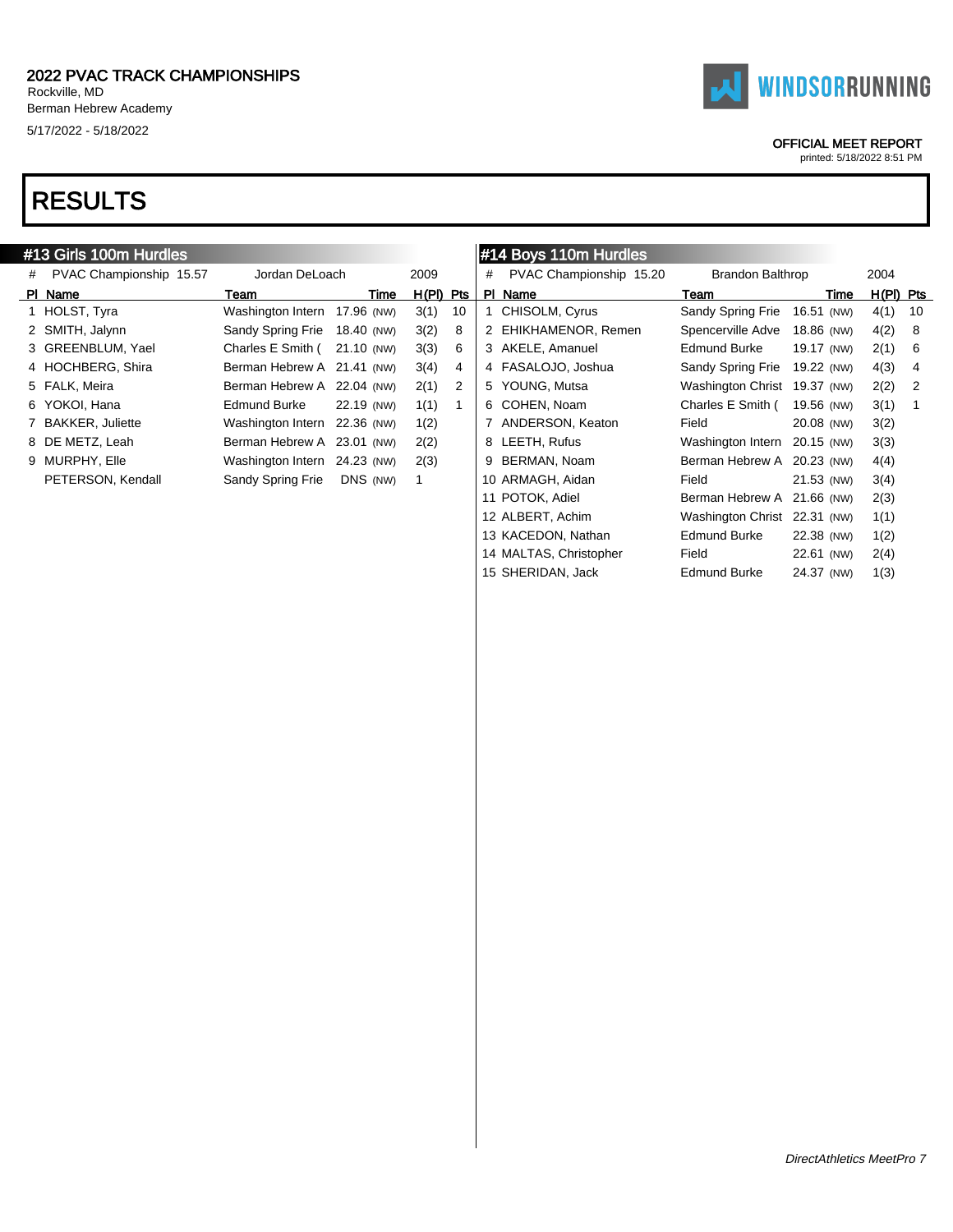# RESULTS

|   | #15 Boys 300m Hurdles   |                          |            |             |    |   | #16 Girls 300m Hurdles  |                          |         |             |    |
|---|-------------------------|--------------------------|------------|-------------|----|---|-------------------------|--------------------------|---------|-------------|----|
| # | PVAC Championship 41.70 | <b>Brandon Balthrop</b>  |            | 2004        |    | # | PVAC Championship 46.78 | Jordan DeLoach           |         | 2009        |    |
|   | PI Name                 | Team                     | Time       | $H(PI)$ Pts |    |   | PI Name                 | Team                     | Time    | $H(PI)$ Pts |    |
|   | 1 FASALOJO, Joshua      | Sandy Spring Frie        | 46.18      | 5(1)        | 10 |   | <b>BASTIEN, Aria</b>    | Sandy Spring Frie        | 50.73   | 4(1)        | 10 |
|   | 2 ANDERSON, Keaton      | Field                    | 47.00      | 5(2)        | 8  |   | 2 HOLST, Tyra           | Washington Intern        | 51.39   | 4(2)        | 8  |
|   | 3 AKELE, Amanuel        | <b>Edmund Burke</b>      | 47.66      | 1(1)        | 6  |   | 3 SHEINTAL, Ella        | Charles E Smith (        | 55.14   | 4(3)        | 6  |
|   | 4 ABIONA, Temi          | Sandy Spring Frie        | 47.69      | 5(3)        | 4  |   | 4 DUNSTAN, Madison      | Sandy Spring Frie        | 56.37   | 3(1)        | 4  |
|   | 5 EHIKHAMENOR, Remen    | Spencerville Adve        | 48.32      | 2(1)        | 2  |   | 5 KATZ, Rena            | Charles E Smith (        | 57.35   | 4(4)        | 2  |
|   | 6 SAMUEL, Kenji         | Sandy Spring Frie        | 48.66      | 5(4)        |    |   | 6 IDIBIA, Ehi           | Sandy Spring Frie        | 59.07   | 3(2)        |    |
|   | 7 YOUNG, Mutsa          | <b>Washington Christ</b> | 49.62      | 4(1)        |    |   | 7 GREENBLUM, Yael       | Charles E Smith (        | 59.59   | 2(1)        |    |
|   | 8 BERMAN, Noam          | Berman Hebrew A          | 49.98      | 4(2)        |    |   | 8 AGUILAR, Elena        | <b>Washington Christ</b> | 1:00.13 | 1(1)        |    |
|   | 9 KACEDON, Nathan       | <b>Edmund Burke</b>      | 52.92      | 3(1)        |    |   | 9 HAWKINS, Eleanor      | Washington Intern        | 1:00.54 | 3(3)        |    |
|   | 10 ALBERT, Achim        | <b>Washington Christ</b> | 53.71      | 4(3)        |    |   | 10 FENNELL, Lauren      | Spencerville Adve        | 1:01.64 | 1(2)        |    |
|   | 11 POTOK, Adiel         | Berman Hebrew A          | 55.02      | 4(4)        |    |   | 11 FALK, Meira          | Berman Hebrew A          | 1:02.05 | 2(2)        |    |
|   | 12 PIRIS, Gabriel       | Washington Intern        | 56.27      | 3(2)        |    |   | 12 MURPHY, Elle         | Washington Intern        | 1:03.52 | 2(3)        |    |
|   | 13 FLAX, Jason          | Field                    | 56.28      | 3(3)        |    |   | 13 HOCHBERG, Shira      | Berman Hebrew A          | 1:05.27 | 3(4)        |    |
|   | 14 HENEGHAN, Robert     | Washington Intern        | 57.62      | 1(2)        |    |   | 14 GIBSON, Reese        | <b>Edmund Burke</b>      | 1:05.56 | 2(4)        |    |
|   | 15 SHERIDAN, Jack       | <b>Edmund Burke</b>      | 57.80      | 2(2)        |    |   | 15 DE METZ, Leah        | Berman Hebrew A          | 1:09.18 | 1(3)        |    |
|   | <b>CRERAR, Robert</b>   | Field                    | DQ         | 1           |    |   |                         |                          |         |             |    |
|   | AEMRO SELASSIE, Lucas   | Washington Intern        | DQ         | 2           |    |   |                         |                          |         |             |    |
|   | BIENSTOCK, Gavi         | Berman Hebrew A          | <b>DNS</b> | 3           |    |   |                         |                          |         |             |    |
|   |                         |                          |            |             |    |   |                         |                          |         |             |    |

à.

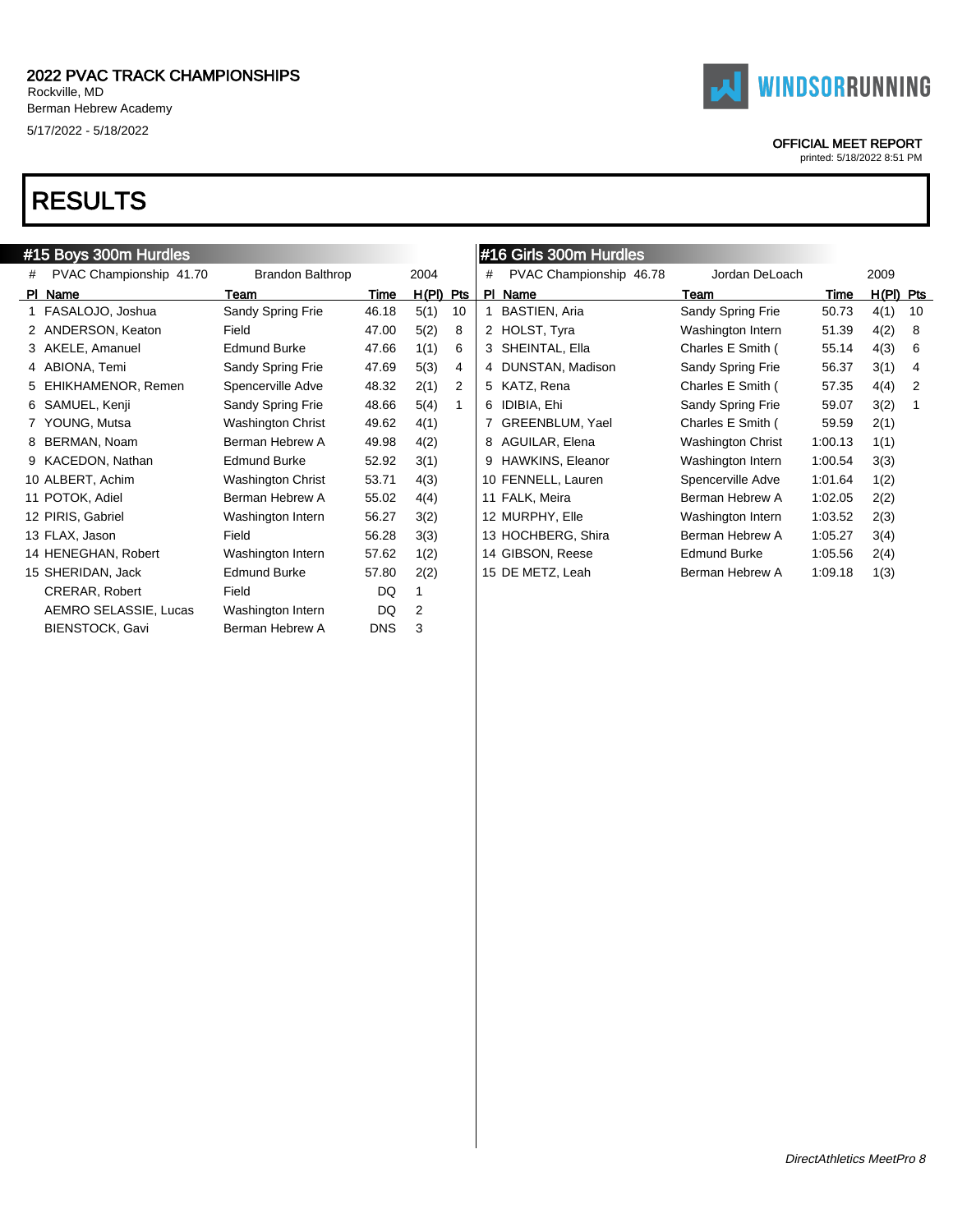# RESULTS

# #17 Boys 4 x 100m Relay

| #  | PVAC Championship 44.47            | Field |            | 2016  |     | # |
|----|------------------------------------|-------|------------|-------|-----|---|
| ΡI | Team                               |       | Time       | H(PI) | Pts | Р |
|    | St Anselm's Abbey (A)              |       | 45.48      | 3(1)  | 10  | 1 |
|    | 2 Sandy Spring Friends (A)         |       | 46.16      | 3(2)  | 8   | 2 |
| 3  | Washington Christian (A)           |       | 47.62      | 2     | 6   | 3 |
| 4  | McLean (A)                         |       | 47.63      | 1(1)  | 4   | 4 |
|    | 5 Spencerville Adventist Acade (A) |       | 48.19      | 2     | 2   | 5 |
| 6  | Charles E Smith (Lions Upper (A)   |       | 48.47      | 3(3)  | 1   |   |
| 7  | Edmund Burke (A)                   |       | 54.92      | 1(2)  |     |   |
|    | Washington International (A)       |       | DQ         | 2     |     |   |
|    | Field (A)                          |       | DQ         | 3     |     |   |
|    | Berman Hebrew Academy (A)          |       | <b>DNS</b> | 1     |     |   |
|    |                                    |       |            |       |     |   |

# #18 Girls 4 x 100m Relay

| # | PVAC Championship 52.00        | Grace Brethren |         | 2010  |     |
|---|--------------------------------|----------------|---------|-------|-----|
| Р | Team                           |                | Time    | H(PI) | Pts |
| 1 | Field (A)                      |                | 56.09   | 2(1)  | 10  |
|   | 2 Washington Christian (A)     |                | 57.88   | 2(2)  | 8   |
|   | 3 Edmund Burke (A)             |                | 1:00.51 | 1(1)  | 6   |
|   | 4 Washington International (A) |                | 1:01.14 | 1(2)  | 4   |
|   | 5 Berman Hebrew Academy (A)    |                | 1:07.65 | 1(3)  | 2   |
|   | Sandy Spring Friends (A)       |                | DQ      | 2     |     |



#### OFFICIAL MEET REPORT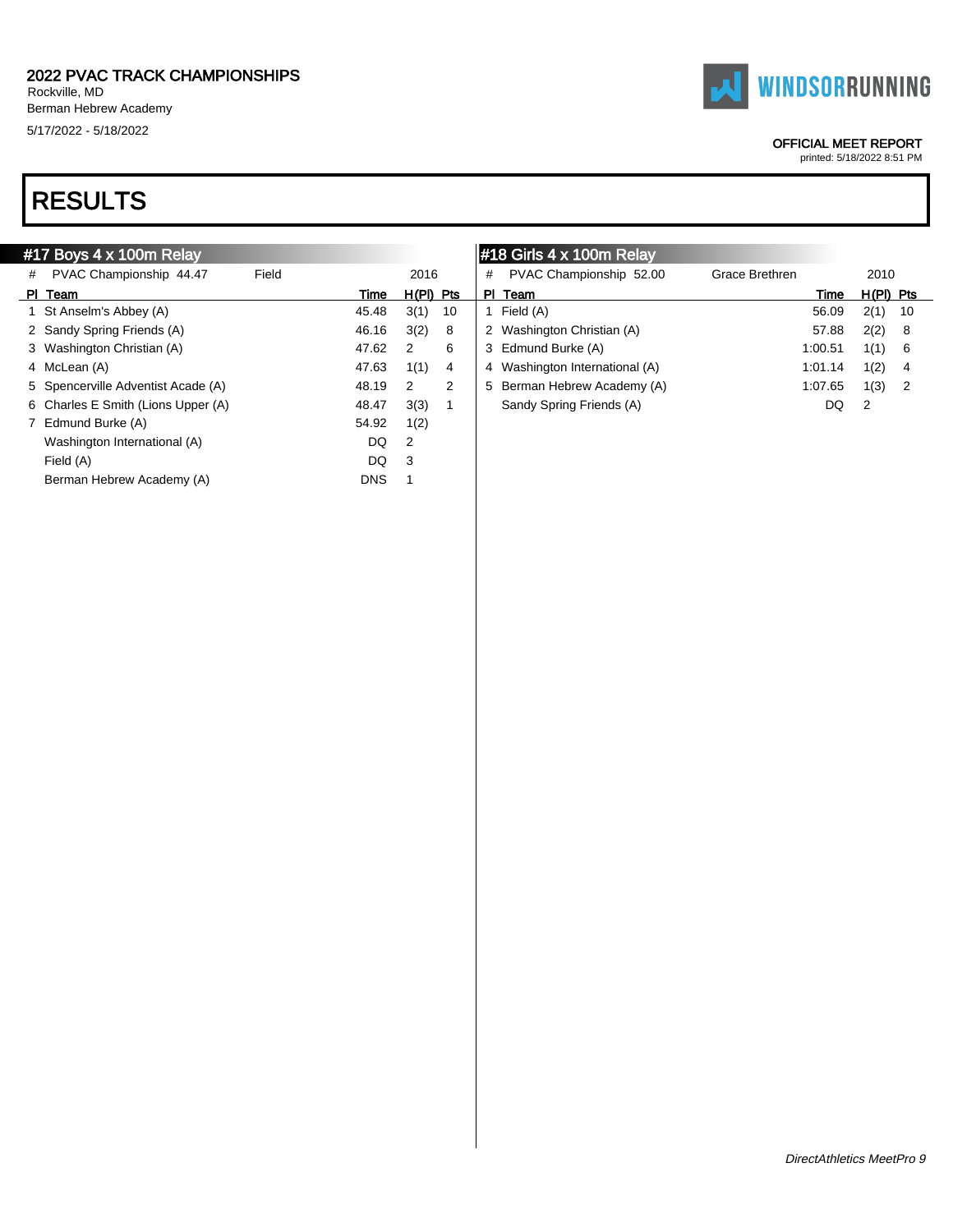Berman Hebrew Academy (A) DNF



# #19 Boys 4 x 400m Relay

|  | <b>FAI WINDSORRUNNING</b> |
|--|---------------------------|
|  | OCCIOIAI MEET DEDODT      |

**ICIAL MEET REPORT** 

|   | #19 Boys $4 \times 400$ m Relay    |              |         |      |   | $\parallel$ #20 Girls 4 x 400m Relay |            |         |      |
|---|------------------------------------|--------------|---------|------|---|--------------------------------------|------------|---------|------|
| # | PVAC Championship 3:33.80          | St. Anselm's |         | 2006 | # | PVAC Championship 4:13.40            | Queen Anne |         | 2005 |
|   | PI Team                            |              | Time    | Pts  |   | PI Team                              |            | Time    | Pts  |
|   | Field (A)                          |              | 3:49.57 | 10   |   | Washington Christian (A)             |            | 4:34.44 | 10   |
|   | 2 St Anselm's Abbey (A)            |              | 3:55.62 | 8    |   | 2 Sandy Spring Friends (A)           |            | 4:50.72 | 8    |
|   | 3 Washington International (A)     |              | 3:55.76 | 6    |   | 3 Charles E Smith (Lions Upper (A)   |            | 4:54.11 | 6    |
|   | 4 Washington Christian (A)         |              | 3:56.02 | 4    |   | 4 Field (A)                          |            | 5:01.49 | 4    |
|   | 5 Charles E Smith (Lions Upper (A) |              | 3:57.12 | 2    |   | 5 Washington International (A)       |            | 5:07.62 | 2    |
|   | 6 Sandy Spring Friends (A)         |              | 3:57.25 |      |   | 6 Berman Hebrew Academy (A)          |            | 5:18.01 |      |
|   | 7 Edmund Burke (A)                 |              | 4:06.51 |      |   | Spencerville Adventist Acade (A)     |            | 5:21.89 |      |
|   | 8 Spencerville Adventist Acade (A) |              | 4:23.51 |      |   |                                      |            |         |      |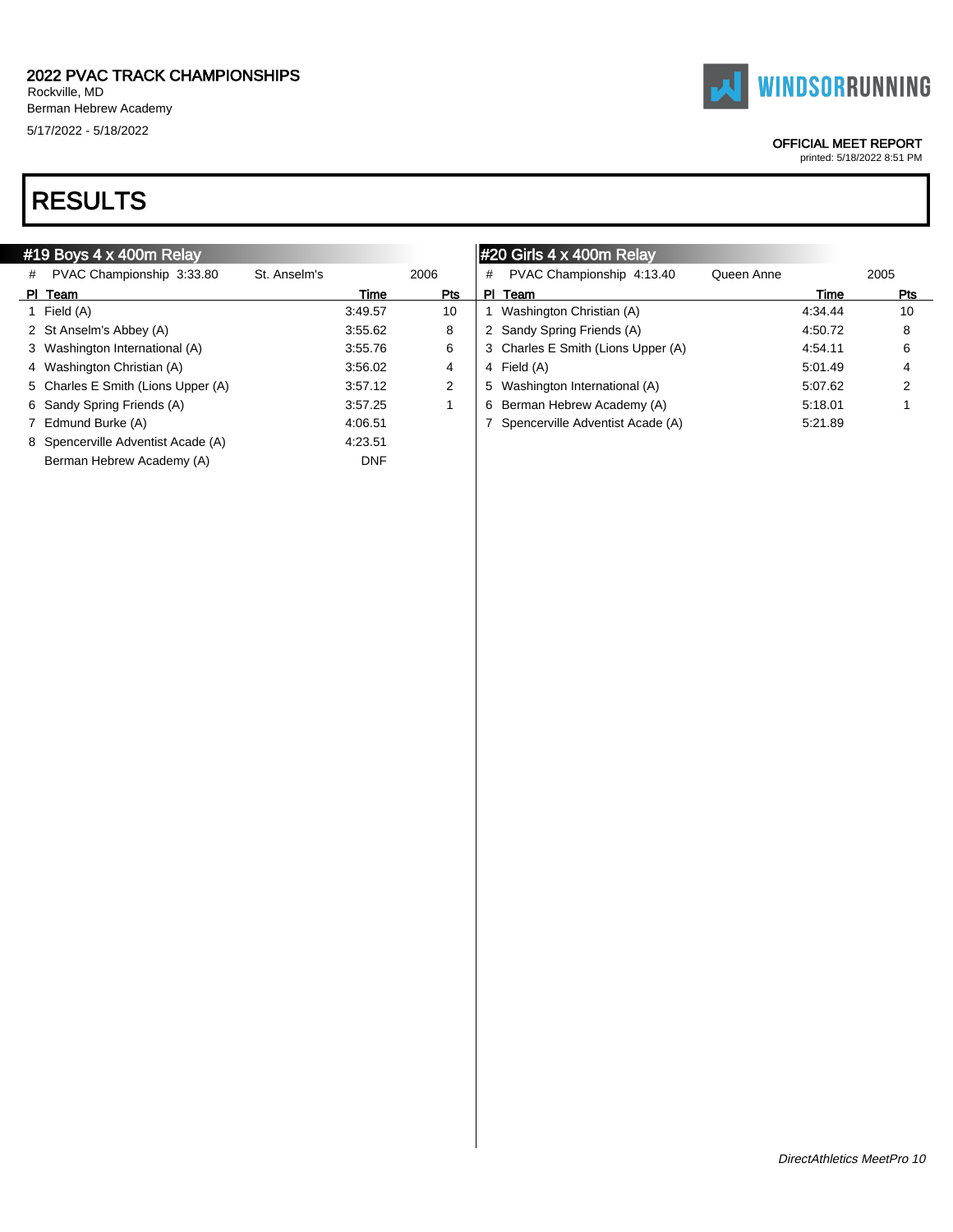### 2022 PVAC TRACK CHAMPIONSHIPS Rockville, MD Berman Hebrew Academy

5/17/2022 - 5/18/2022

# RESULTS

|  | #21 Boys 4 x 800m Relay |  |
|--|-------------------------|--|
|  |                         |  |

| ΡI | Team                               | Time     | Pts | Р |
|----|------------------------------------|----------|-----|---|
|    | 1 Sandy Spring Friends (A)         | 9.28.09  | 10  | 1 |
|    | 2 St Anselm's Abbey (A)            | 9.30.85  | 8   | 2 |
|    | 3 Field (A)                        | 9:48.68  | 6   | З |
|    | 4 Edmund Burke (A)                 | 9:52.30  | 4   | 4 |
|    | 5 Charles E Smith (Lions Upper (A) | 9.55.69  | 2   |   |
|    | 6 Spencerville Adventist Acade (A) | 10:25.62 | 1   |   |
|    | 7 Washington Christian (A)         | 10:31.64 |     |   |
|    | 8 Berman Hebrew Academy (A)        | 10:54.38 |     |   |
|    | 9 Washington International (A)     | 11:02.11 |     |   |
|    |                                    |          |     |   |

# #22 Girls 4 x 800m Relay

| Team                               | Time     | Pts |
|------------------------------------|----------|-----|
| 1 Charles E Smith (Lions Upper (A) | 11:53.05 | 10  |
| 2 Sandy Spring Friends (A)         | 12:04.53 | 8   |
| 3 Berman Hebrew Academy (A)        | 15:21.81 | 6   |
| 4 Spencerville Adventist Acade (A) | 17:09.04 | 4   |



# OFFICIAL MEET REPORT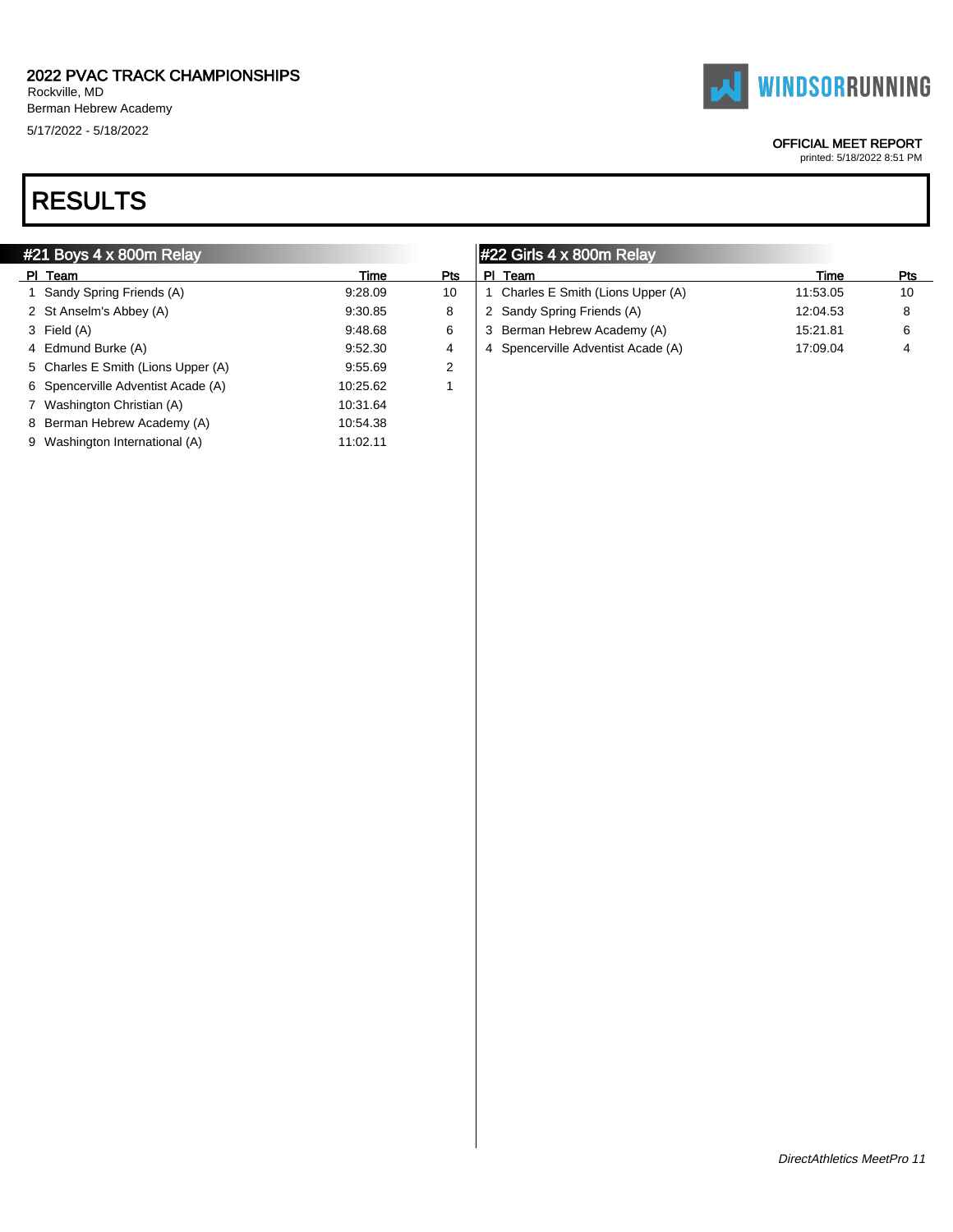

### OFFICIAL MEET REPORT

printed: 5/18/2022 8:51 PM

# RESULTS

|   | #23 Boys Long Jump        |                                             |                           |                |   | #24 Girls Long Jump        |                                            |                          |      |
|---|---------------------------|---------------------------------------------|---------------------------|----------------|---|----------------------------|--------------------------------------------|--------------------------|------|
| # | PVAC Championship 20' 11" | Zach Casale                                 |                           | 1997           | # | PVAC Championship 17' 4"   | Abby Ferrer                                |                          | 2011 |
|   | PI Name                   | Team                                        | Mark                      | <b>Pts</b>     |   | PI Name                    | Team                                       | Mark                     | Pts  |
|   | 1 BLAIR, Josh             | Field                                       | 19' $7\frac{1}{4}$ (NW)   | 10             |   | SMITH, Jalynn              | Sandy Spring Frie # 17' 6 <sup>1/4</sup>   |                          | 10   |
|   | 2 MCCULLERS, Ashton       | St Anselm's Abbey19' 4" (NW)                |                           | 8              |   | 2 HOLST, Tyra              | Washington Intern 15' 4 $\frac{1}{2}$ (NW) |                          | 8    |
|   | 3 UDUHIRI, Ben            | Sandy Spring Frie 18' 5 <sup>1/4</sup> (NW) |                           | 6              |   | 3 CARR, Hannah             | Washington Christ 14' 3" (NW)              |                          | 6    |
|   | 4 GARCIA, Andrew          | Spencerville Adve 18' 5 <sup>1/4</sup> (NW) |                           | 4              |   | 4 IDIBIA, Ehi              | Sandy Spring Frie 13' 2" (NW)              |                          | 4    |
|   | 5 MAYER, Chase            | Spencerville Adve 18' 2 <sup>1/4</sup> (NW) |                           | $\overline{2}$ |   | 5 FALK, Meira              | Berman Hebrew A 12' 10" (NW)               |                          | 2    |
|   | 6 EDWARDS, Carson         | Field                                       | 17' 11 $\frac{1}{2}$ (NW) | 1              |   | 6 HAWKINS, Eleanor         | Washington Intern 12' $9\frac{1}{2}$ (NW)  |                          |      |
|   | 7 OKOYE, Ikemefuna        | St Anselm's Abbey17' 8" (NW)                |                           |                |   | 7 YOKOI, Hana              | Edmund Burke                               | 12' 5 $\frac{1}{2}$ (NW) |      |
|   | 8 GENIES, Weldon          | Field                                       | 17' $7\frac{1}{2}$ (NW)   |                |   | 8 YI, Charissa             | Washington Christ 12' 1" (NW)              |                          |      |
|   | 9 YOUNG, Mutsa            | Washington Christ 17' 1" (NW)               |                           |                | 9 | NAMROW, Chani              | Berman Hebrew A 9' 7 <sup>3/4</sup> (NW)   |                          |      |
|   | 10 RUEDA, Max             | Sandy Spring Frie 16' 2 <sup>1/4</sup> (NW) |                           |                |   | C. Devon                   | <b>Edmund Burke</b>                        | NM (NW)                  |      |
|   | 11 GOLDBERG, Jaren        | Charles E Smith ( $15' 10^{3/4}$ (NW)       |                           |                |   | <b>HERBERT, Excellence</b> | Washington Christ NM (NW)                  |                          |      |
|   | 12 LEETH, Rufus           | Washington Intern 15' 2 <sup>3/4</sup> (NW) |                           |                |   | LEVIN, Molly               | Berman Hebrew A NM (NW)                    |                          |      |
|   | 13 LOKO, David            | Washington Intern 15' 2" (NW)               |                           |                |   |                            |                                            |                          |      |
|   | 14 ALBERT, Achim          | Washington Christ 14' 7" (NW)               |                           |                |   |                            |                                            |                          |      |
|   | 15 HARPER, Arlo           | <b>Edmund Burke</b>                         | 14' 0 $\frac{1}{2}$ (NW)  |                |   |                            |                                            |                          |      |
|   | 16 POTOK, Adiel           | Berman Hebrew A 10' 3" (NW)                 |                           |                |   |                            |                                            |                          |      |
|   | 17 BENTLEY, Frederick     | <b>Edmund Burke</b>                         | 9' 11 $\frac{1}{2}$ (NW)  |                |   |                            |                                            |                          |      |
|   | DAWIT, Mickael            | Washington Intern NM (NW)                   |                           |                |   |                            |                                            |                          |      |
|   | MARGULIES, Sammy          | Berman Hebrew A NM (NW)                     |                           |                |   |                            |                                            |                          |      |
|   | STEPHENS, Alessandro      | Sandy Spring Frie NM (NW)                   |                           |                |   |                            |                                            |                          |      |
|   | WRIGHT, Michael           | St Anselm's AbbeyFOUL (NW)                  |                           |                |   |                            |                                            |                          |      |
|   |                           |                                             |                           |                |   |                            |                                            |                          |      |

à.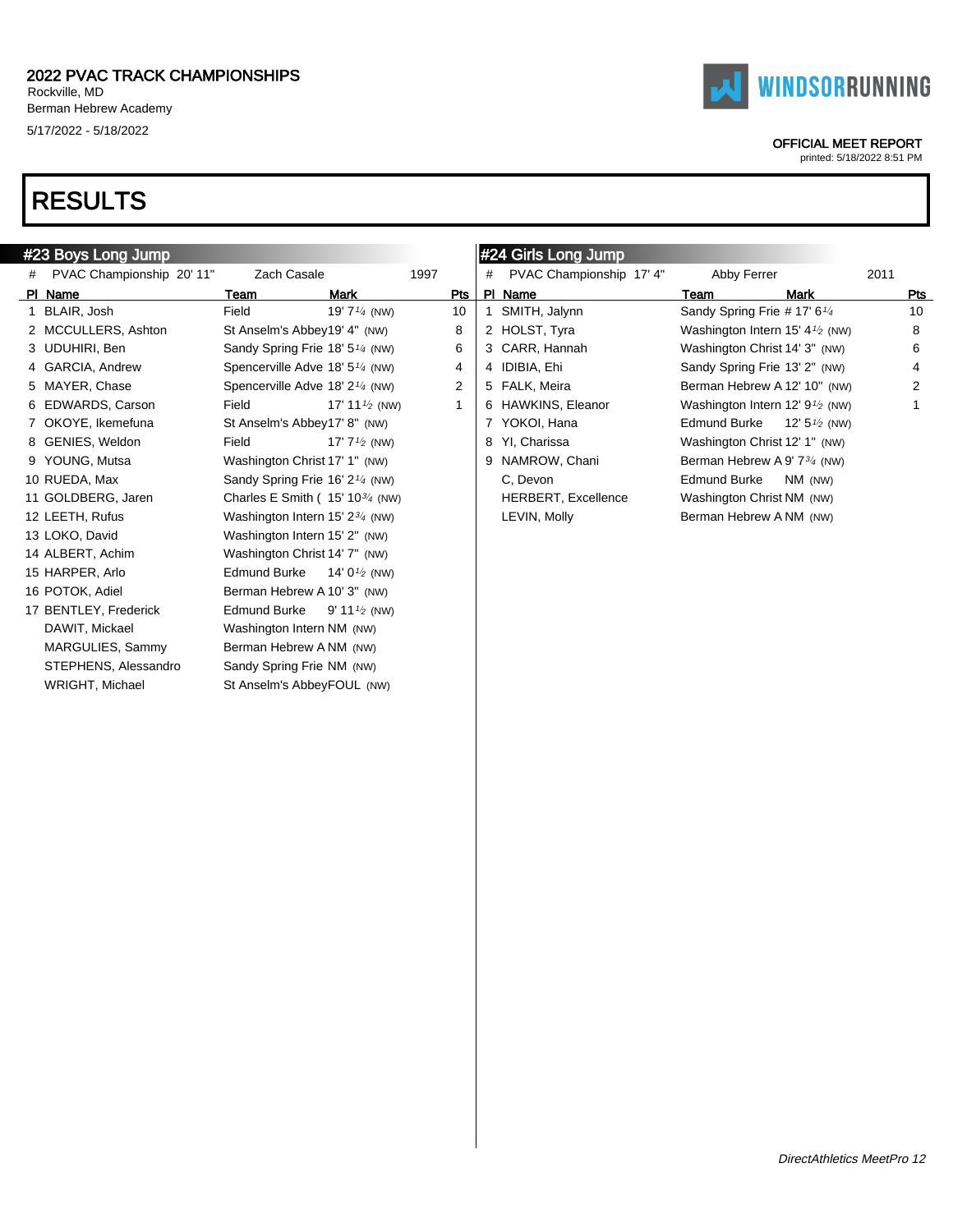

### OFFICIAL MEET REPORT

printed: 5/18/2022 8:51 PM

| PVAC Championship 43' 10" |                                                                                                                                                                                                                                                                                     |               |                                                                                                                                                                                                                                                                                                                                                                                                                                     |     | <b>I</b> #26 Girls Triple Jump |                                                             |      |                                                                                                                                                                              |     |
|---------------------------|-------------------------------------------------------------------------------------------------------------------------------------------------------------------------------------------------------------------------------------------------------------------------------------|---------------|-------------------------------------------------------------------------------------------------------------------------------------------------------------------------------------------------------------------------------------------------------------------------------------------------------------------------------------------------------------------------------------------------------------------------------------|-----|--------------------------------|-------------------------------------------------------------|------|------------------------------------------------------------------------------------------------------------------------------------------------------------------------------|-----|
|                           | Dosu Teyibo                                                                                                                                                                                                                                                                         |               | 2010                                                                                                                                                                                                                                                                                                                                                                                                                                | #   | PVAC Championship 36' 2"       | Lindsay Bethel                                              |      | 2010                                                                                                                                                                         |     |
|                           | Team                                                                                                                                                                                                                                                                                | Mark          |                                                                                                                                                                                                                                                                                                                                                                                                                                     |     |                                | Team                                                        | Mark |                                                                                                                                                                              | Pts |
|                           | Field                                                                                                                                                                                                                                                                               | 37' 9" (NW)   | 10                                                                                                                                                                                                                                                                                                                                                                                                                                  |     | SMITH, Jalynn                  |                                                             |      |                                                                                                                                                                              | 10  |
|                           | Field                                                                                                                                                                                                                                                                               | 37' 1" (NW)   | 8                                                                                                                                                                                                                                                                                                                                                                                                                                   |     |                                |                                                             |      |                                                                                                                                                                              | 8   |
|                           |                                                                                                                                                                                                                                                                                     |               | 6                                                                                                                                                                                                                                                                                                                                                                                                                                   |     |                                |                                                             |      |                                                                                                                                                                              | 6   |
|                           |                                                                                                                                                                                                                                                                                     |               | 4                                                                                                                                                                                                                                                                                                                                                                                                                                   |     |                                | Edmund Burke                                                |      |                                                                                                                                                                              | 4   |
|                           |                                                                                                                                                                                                                                                                                     |               | $\overline{2}$                                                                                                                                                                                                                                                                                                                                                                                                                      |     |                                |                                                             |      |                                                                                                                                                                              | 2   |
|                           |                                                                                                                                                                                                                                                                                     |               |                                                                                                                                                                                                                                                                                                                                                                                                                                     |     |                                |                                                             |      |                                                                                                                                                                              |     |
|                           |                                                                                                                                                                                                                                                                                     |               |                                                                                                                                                                                                                                                                                                                                                                                                                                     |     |                                |                                                             |      |                                                                                                                                                                              |     |
|                           | Edmund Burke                                                                                                                                                                                                                                                                        |               |                                                                                                                                                                                                                                                                                                                                                                                                                                     |     |                                |                                                             |      |                                                                                                                                                                              |     |
|                           |                                                                                                                                                                                                                                                                                     |               |                                                                                                                                                                                                                                                                                                                                                                                                                                     |     |                                |                                                             |      |                                                                                                                                                                              |     |
|                           |                                                                                                                                                                                                                                                                                     |               |                                                                                                                                                                                                                                                                                                                                                                                                                                     |     |                                |                                                             |      |                                                                                                                                                                              |     |
|                           | Field                                                                                                                                                                                                                                                                               | 27' $91$ (NW) |                                                                                                                                                                                                                                                                                                                                                                                                                                     |     |                                |                                                             |      |                                                                                                                                                                              |     |
|                           | <b>Edmund Burke</b>                                                                                                                                                                                                                                                                 | NM (NW)       |                                                                                                                                                                                                                                                                                                                                                                                                                                     |     |                                |                                                             |      |                                                                                                                                                                              |     |
|                           |                                                                                                                                                                                                                                                                                     |               |                                                                                                                                                                                                                                                                                                                                                                                                                                     |     |                                |                                                             |      |                                                                                                                                                                              |     |
|                           | <b>Edmund Burke</b>                                                                                                                                                                                                                                                                 |               |                                                                                                                                                                                                                                                                                                                                                                                                                                     |     |                                |                                                             |      |                                                                                                                                                                              |     |
|                           |                                                                                                                                                                                                                                                                                     |               |                                                                                                                                                                                                                                                                                                                                                                                                                                     |     |                                |                                                             |      |                                                                                                                                                                              |     |
|                           |                                                                                                                                                                                                                                                                                     |               |                                                                                                                                                                                                                                                                                                                                                                                                                                     |     |                                |                                                             |      |                                                                                                                                                                              |     |
|                           |                                                                                                                                                                                                                                                                                     |               |                                                                                                                                                                                                                                                                                                                                                                                                                                     |     |                                |                                                             |      |                                                                                                                                                                              |     |
|                           | BLAIR, Josh<br>2 GENIES, Weldon<br>3 SAMUEL, Kenji<br>4 MAYER, Chase<br>5 LEETH, Rufus<br>6 LOKO, David<br>7 STEPHENS, Alessandro<br>8 HARPER, Arlo<br>9 PIRIS, Gabriel<br>10 MILES, Elijah<br>11 FLAX, Jason<br>AKELE, Amanuel<br>BATSULI, Mijo<br>KACEDON, Nathan<br>YOUNG, Mutsa |               | Sandy Spring Frie 36' 2 <sup>1</sup> / <sub>2</sub> (NW)<br>Spencerville Adve 35' 63/4 (NW)<br>Washington Intern 34' $9\frac{1}{2}$ (NW)<br>Washington Intern 34' 8 $\frac{1}{2}$ (NW)<br>Sandy Spring Frie 34' 1 <sup>1</sup> / <sub>2</sub> (NW)<br>32' 5" (NW)<br>Washington Intern 29' 6" (NW)<br>Sandy Spring Frie 28' 7 <sup>1</sup> / <sub>2</sub> (NW)<br>Washington Christ NM (NW)<br>NM (NW)<br>Washington Christ NM (NW) | Pts |                                | PI Name<br>2 HOLST, Tyra<br>3 YI, Charissa<br>4 YOKOI, Hana |      | Sandy Spring Frie 33' 9" (NW)<br>Washington Intern 32' 3" (NW)<br>Washington Christ 26' 7" (NW)<br>26' 5" (NW)<br>5 HAMILTON-GARCIA, Cayetana Washington Intern 19' 10" (NW) |     |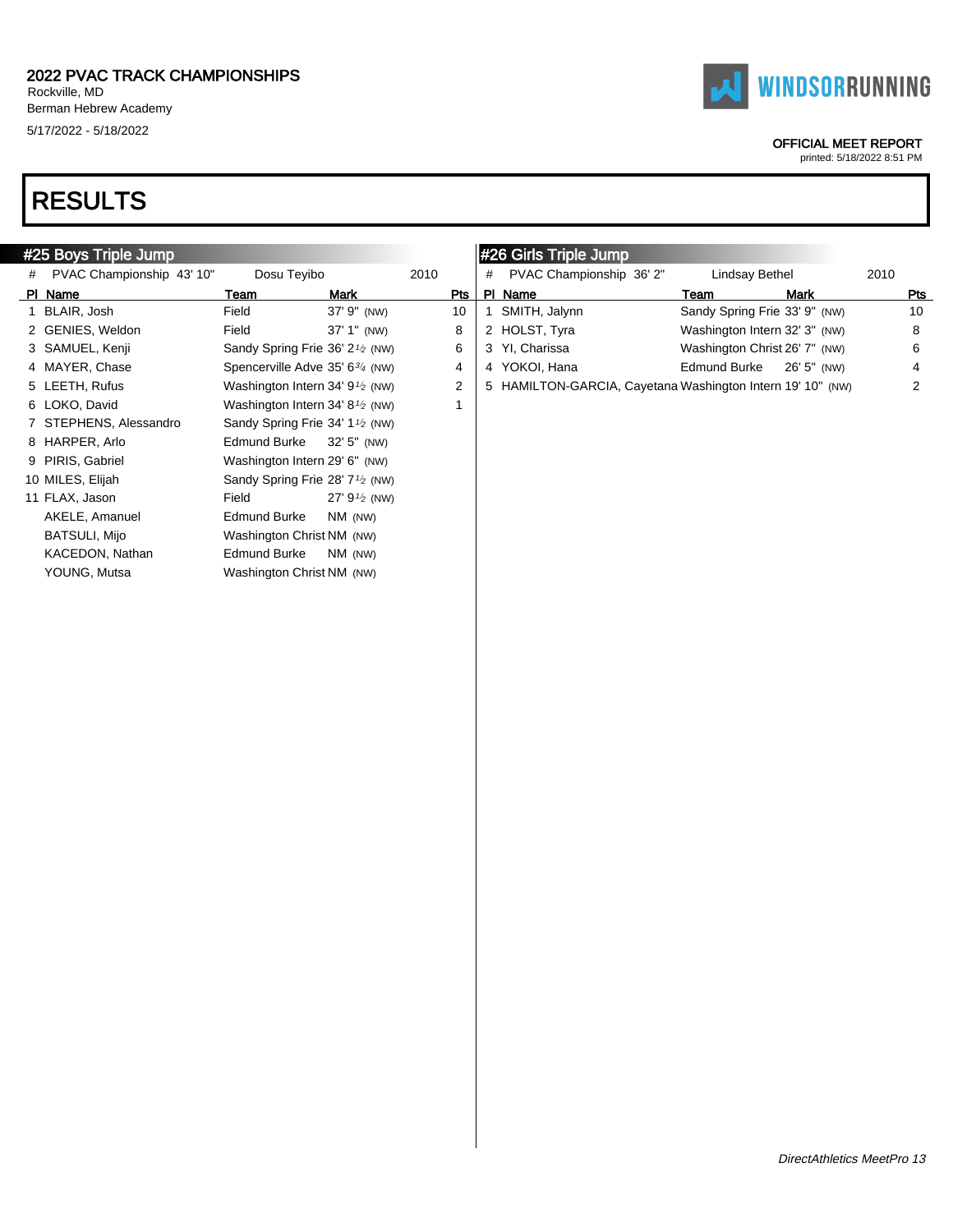

# **WINDSORRUNNING**

### OFFICIAL MEET REPORT

|   | #27 Boys Shot Put           |                                                     |                    |                |   | #28 Girls Shot Put                                    |                                                   |                    |      |
|---|-----------------------------|-----------------------------------------------------|--------------------|----------------|---|-------------------------------------------------------|---------------------------------------------------|--------------------|------|
| # | PVAC Championship 46' 6.50" | Jon Ochs                                            |                    | 2008           | # | PVAC Championship 32' 11"                             | Jessica Irondi                                    |                    | 2006 |
|   | PI Name                     | Team                                                | Mark               | Pts            |   | PI Name                                               | Team                                              | <b>Mark</b>        | Pts  |
|   | 1 YOO, Theo                 | Washington Christ 38' 3 <sup>1</sup> / <sub>2</sub> |                    | 10             |   | 1 STENCIL, Monae                                      | Field                                             | $26' 5\frac{1}{2}$ | 10   |
|   | 2 SIMMS, Julian             | Sandy Spring Frie 38' 2"                            |                    | 8              |   | 2 BROWN, Logan                                        | Spencerville Adve 25' 4 <sup>1/2</sup>            |                    | 8    |
|   | 3 THOMAS, Evan              | Sandy Spring Frie 36' 4"                            |                    | 6              |   | 3 PETNJI, Jordan                                      | Washington Christ 25' 3 <sup>1/2</sup>            |                    | 6    |
|   | 4 BOWERS, Dallas            | Spencerville Adve 35' 9"                            |                    | 4              |   | 4 LEIBTAG, Amaya                                      | Berman Hebrew A 25' 0"                            |                    | 4    |
|   | 5 GARCIA, Andrew            | Spencerville Adve 35' 2"                            |                    | $\overline{2}$ |   | 5 H, Sophia                                           | <b>Edmund Burke</b>                               | 24' 6"             |      |
|   | 6 LUNGTEN, Jamphel          | Sandy Spring Frie 34' 3 <sup>1</sup> / <sub>2</sub> |                    |                |   | 6 WILSON, Cameron                                     | Washington Christ 22' 9 <sup>1/2</sup>            |                    |      |
|   | 7 LOKO, David               | Washington Intern 31' 10"                           |                    |                |   | 7 YEBOAH, Adanne                                      | Washington Intern 21' 10 $\frac{1}{2}$            |                    |      |
|   | 8 ELLISON-DRUM, Alexander   | Washington Intern 31' 7"                            |                    |                |   | 8 CRUZ, Daniela                                       | Spencerville Adve 20' 5 <sup>1/2</sup>            |                    |      |
|   | 9 SHANER, Joey              | Washington Christ 28' 4 <sup>1</sup> / <sub>2</sub> |                    |                |   | 9 LEVIN, Molly                                        | Berman Hebrew A 19' 1"                            |                    |      |
|   | 10 ARMAGH, Aidan            | Field                                               | 26' 10"            |                |   | 10 HAMILTON-GARCIA, Cayetana Washington Intern 18' 0" |                                                   |                    |      |
|   | 11 HYMES, Zion              | Washington Christ 26' 2"                            |                    |                |   | 11 BAKKER, Juliette                                   | Washington Intern 17' 6 $\frac{1}{2}$             |                    |      |
|   | 12 SHER, Noah               | Charles E Smith ( $25'5'2$                          |                    |                |   | 12 KNAPPENBERGER, Kaydin                              | Sandy Spring Frie 15' 7"                          |                    |      |
|   | 13 RYAN, Connor             | St Anselm's Abbey22' 6 <sup>1</sup> /2              |                    |                |   | 13 PRICE, Sarina                                      | Berman Hebrew A 15' 3 <sup>1</sup> / <sub>2</sub> |                    |      |
|   | 14 SHERWOOD, Peyton         | Field                                               | 22'5''             |                |   | 14 BOBROW, Abigail                                    | Sandy Spring Frie 14' 11"                         |                    |      |
|   | 15 GREEN, Dani              | Berman Hebrew A 21' 5"                              |                    |                |   | <b>HERBERT, Excellence</b>                            | Washington Christ DNS                             |                    |      |
|   | 16 LEDERMAN, Yonah          | Berman Hebrew A 17' 7"                              |                    |                |   |                                                       |                                                   |                    |      |
|   | 17 CRERAR, Robert           | Field                                               | 13' $0\frac{1}{2}$ |                |   |                                                       |                                                   |                    |      |
|   | UKWANDU, Emmanuel           | St Anselm's AbbeyDNS                                |                    |                |   |                                                       |                                                   |                    |      |
|   | DAWIT, Mickael              | Washington Intern DNS                               |                    |                |   |                                                       |                                                   |                    |      |
|   | <b>GREENBERG, Levi</b>      | Berman Hebrew A FOUL                                |                    |                |   |                                                       |                                                   |                    |      |
|   |                             |                                                     |                    |                |   |                                                       |                                                   |                    |      |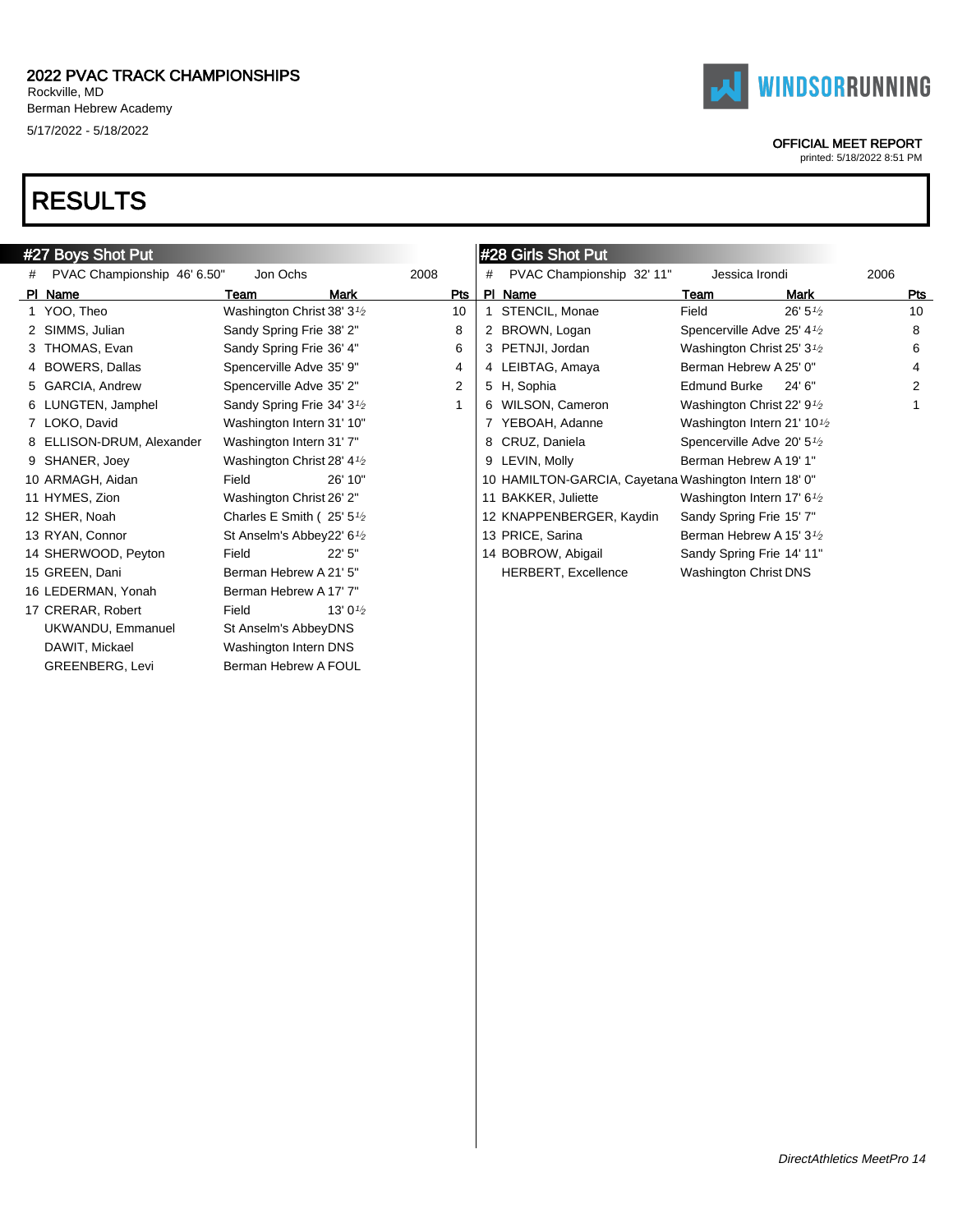



### OFFICIAL MEET REPORT

|   | #29 Boys Discus            |                                                     |                    |      |   | #30 Girls Discus                                     |                                                     |             |      |
|---|----------------------------|-----------------------------------------------------|--------------------|------|---|------------------------------------------------------|-----------------------------------------------------|-------------|------|
| # | PVAC Championship 133' 11" | Naputi                                              |                    | 1983 | # | PVAC Championship 109' 0.50"                         | Naiyana Black                                       |             | 2018 |
|   | PI Name                    | Team                                                | <b>Mark</b>        | Pts  |   | PI Name                                              | Team                                                | <b>Mark</b> | Pts  |
|   | 1 THOMAS, Evan             | Sandy Spring Frie 107' 8"                           |                    | 10   |   | STENCIL, Monae                                       | Field                                               | 82' 81/2    | 10   |
|   | 2 CHISOLM, Cyrus           | Sandy Spring Frie 107' 0 <sup>1</sup> /2            |                    | 8    |   | 2 BEATTY, Arella                                     | Washington Christ 67' 2 <sup>1</sup> / <sub>2</sub> |             | 8    |
|   | 3 BOWERS, Dallas           | Spencerville Adve 102' 7"                           |                    | 6    |   | 3 LEIBTAG, Amaya                                     | Berman Hebrew A 65' 7 <sup>1</sup> /2               |             | 6    |
|   | 4 SIMMS, Julian            | Sandy Spring Frie 90' 9 <sup>1</sup> /2             |                    | 4    |   | 4 YI, Charissa                                       | Washington Christ 62' 0 <sup>1</sup> / <sub>2</sub> |             | 4    |
|   | 5 YOO, Theo                | Washington Christ 88' 0 <sup>1</sup> /2             |                    | 2    |   | 5 YEBOAH, Adanne                                     | Washington Intern 60' 1"                            |             | 2    |
|   | 6 SHER, Noah               | Charles E Smith (79' 11"                            |                    |      |   | 6 KNAPPENBERGER, Kaydin                              | Sandy Spring Frie 58' 8"                            |             |      |
|   | 7 ALBERT, Achim            | Washington Christ 77' 5 <sup>1</sup> / <sub>2</sub> |                    |      |   | 7 HOLLANDER, Brooke                                  | Berman Hebrew A 54' 5"                              |             |      |
|   | 8 SHANER, Joey             | Washington Christ 71' 9 <sup>1</sup> / <sub>2</sub> |                    |      |   | 8 BAKKER, Juliette                                   | Washington Intern 50' 1 <sup>1</sup> / <sub>2</sub> |             |      |
|   | 9 BERMAN, Noam             | Berman Hebrew A 67' 10 <sup>1</sup> /2              |                    |      |   | 9 HAMILTON-GARCIA, Cayetana Washington Intern 46' 6" |                                                     |             |      |
|   | 10 ADULI, Camran           | Washington Intern 67' 0 <sup>1</sup> /2             |                    |      |   | 10 PETNJI, Jordan                                    | Washington Christ 42' 10"                           |             |      |
|   | 11 UKWANDU, Emmanuel       | St Anselm's Abbey63' 2"                             |                    |      |   | 11 BOBROW, Abigail                                   | Sandy Spring Frie 42' 0 <sup>1</sup> /2             |             |      |
|   | 12 CAMPBELL, Stuart        | Washington Intern 61' 0"                            |                    |      |   | 12 PRICE, Sarina                                     | Berman Hebrew A 39' 6 <sup>1</sup> /2               |             |      |
|   | 13 CAPELLA, Antonio        | Washington Intern 59' 4 <sup>1</sup> / <sub>2</sub> |                    |      |   | CRUZ, Daniela                                        | Spencerville Adve NM                                |             |      |
|   | 14 MARGULIES, Sammy        | Berman Hebrew A 56' 4 <sup>1</sup> / <sub>2</sub>   |                    |      |   | BROWN, Logan                                         | Spencerville Adve DNS                               |             |      |
|   | 15 RYAN, Connor            | St Anselm's Abbey54' 6 <sup>1</sup> /2              |                    |      |   |                                                      |                                                     |             |      |
|   | 16 SHERWOOD, Peyton        | Field                                               | 49' 2"             |      |   |                                                      |                                                     |             |      |
|   | 17 WISEMAN, Charlie        | <b>Edmund Burke</b>                                 | 36' 9"             |      |   |                                                      |                                                     |             |      |
|   | 18 ATTARIAN, Teddy         | <b>Edmund Burke</b>                                 | 34' $0\frac{1}{2}$ |      |   |                                                      |                                                     |             |      |
|   | <b>GREENBERG, Levi</b>     | Berman Hebrew A DNS                                 |                    |      |   |                                                      |                                                     |             |      |
|   | HALBFINGER, Adin           | Charles E Smith (DNS                                |                    |      |   |                                                      |                                                     |             |      |
|   | <b>BENTLEY, Frederick</b>  | <b>Edmund Burke</b>                                 | <b>FOUL</b>        |      |   |                                                      |                                                     |             |      |
|   |                            |                                                     |                    |      |   |                                                      |                                                     |             |      |